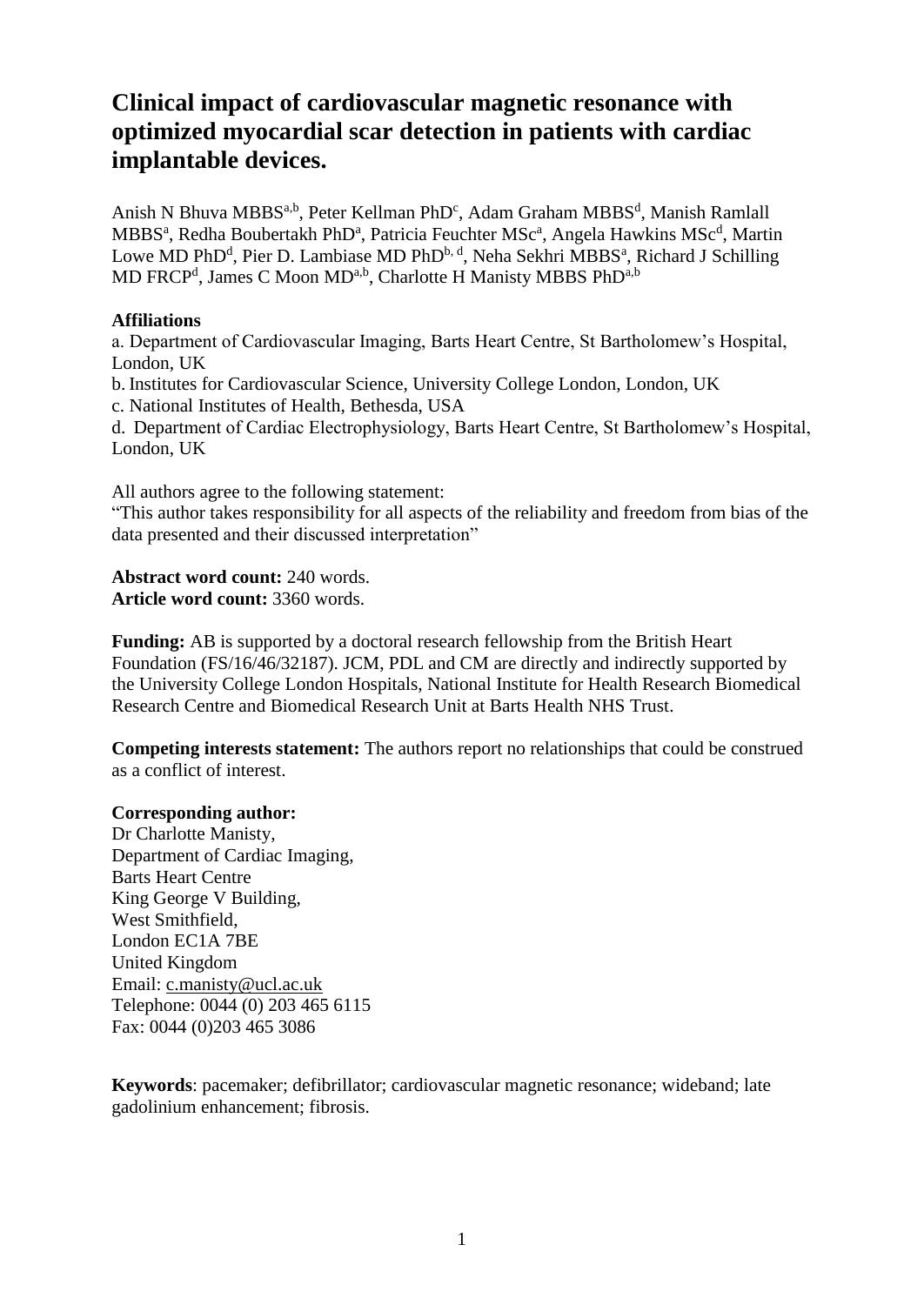### **Abstract**

**Background:** Myocardial scar assessment using late gadolinium enhancement Cardiovascular Magnetic Resonance (LGE CMR) is commonly indicated for patients with cardiac implantable electronic devices (CIEDs), however metal artifact can degrade images. We evaluated the clinical impact of LGE CMR incorporating a device-dependent metal artifact reduction strategy in patients with CIEDs.

**Methods:** 136 CMR studies were performed in 133 consecutive patients (age 56±19 years, 69% male) with CIEDs (22% implantable loop recorders [ILRs], 40% permanent pacemakers [PPMs], 38% implantable cardioverter defibrillators [ICDs]; 42% non-MRI conditional) over 2 years, without complication. LGE imaging was tailored to the CIED, using a wideband sequence for left-sided PPMs and ICDs and conventional sequences for ILRs and right-sided PPMs, scoring segmental artifact. Diagnostic utility and impact on clinical management were scored by consensus of experts.

**Results:** CMR provided unexpected diagnoses in 22 (16%) and changed management in 113 (83%) patients. Myocardial scar was present in 92 (68%), with other abnormalities detected in another 13%. Using conventional LGE, 43 (32%) studies were non-diagnostic (79% of defibrillators) compared to 0% using wideband LGE imaging. Wideband LGE results changed clinical management in an additional 39 (75%) defibrillator patients and 10 (19%) pacemaker patients when compared to imaging with conventional LGE sequences.

**Conclusion:** The clinical yield from CMR using optimized LGE sequences in patients with CIEDs is high with no demonstrated clinical risk. A device-dependent LGE imaging strategy using wideband LGE is needed to achieve clinical utility especially in ICD recipients.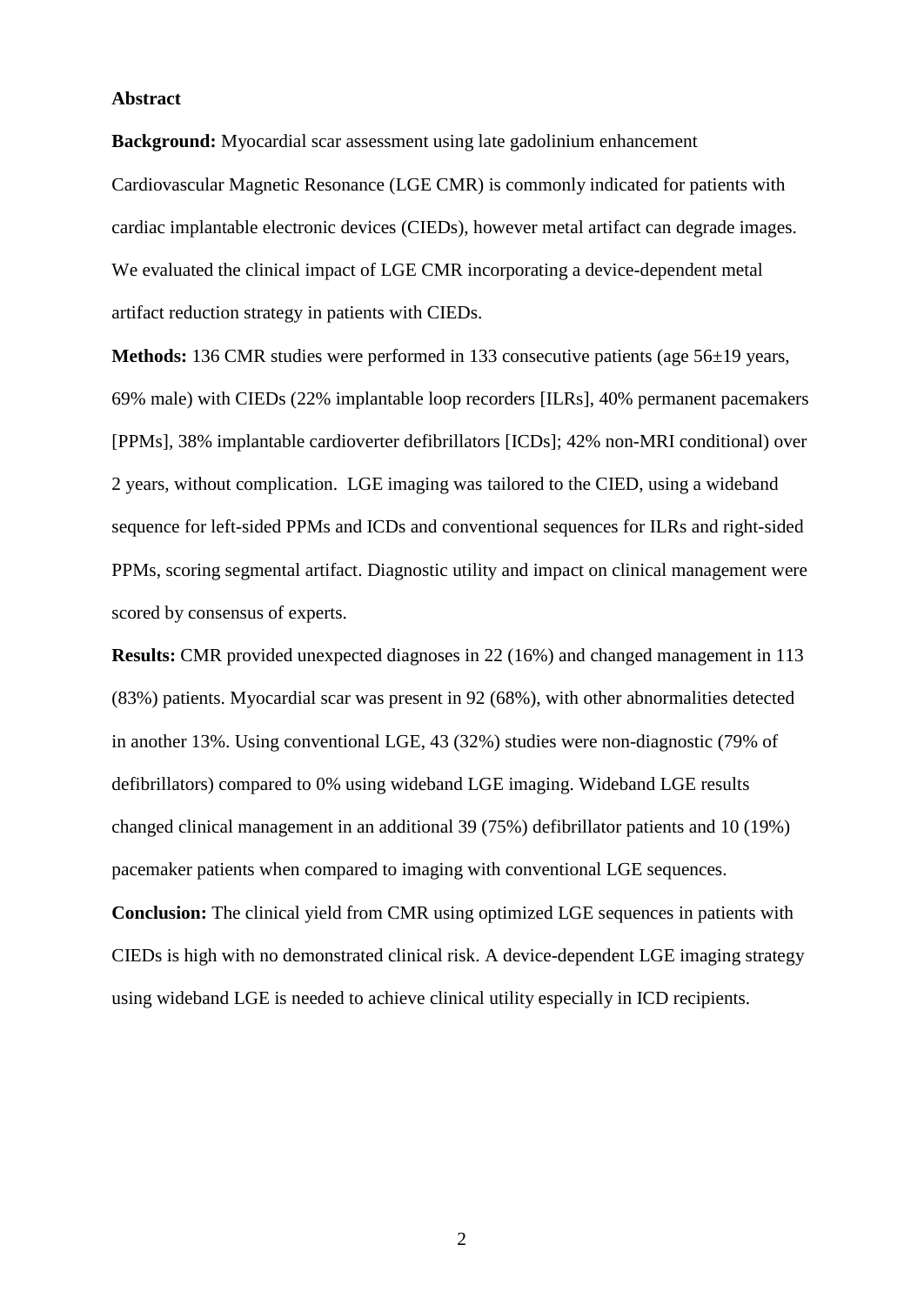# **Abbreviations:**

| <b>AHA</b>  | <b>American Heart Association</b>               |
|-------------|-------------------------------------------------|
| <b>CRTD</b> | cardiac resynchronization therapy defibrillator |
| <b>CIED</b> | cardiac implantable electronic device           |
| <b>CMR</b>  | cardiovascular magnetic resonance               |
| <b>ICD</b>  | implantable cardioverter defibrillator          |
| <b>ILR</b>  | implantable loop recorder                       |
| <b>LGE</b>  | late gadolinium enhancement                     |
| <b>MRI</b>  | magnetic resonance imaging                      |
| <b>PPM</b>  | permanent pacemaker                             |
| <b>WB</b>   | wide bandwidth inversion pulse                  |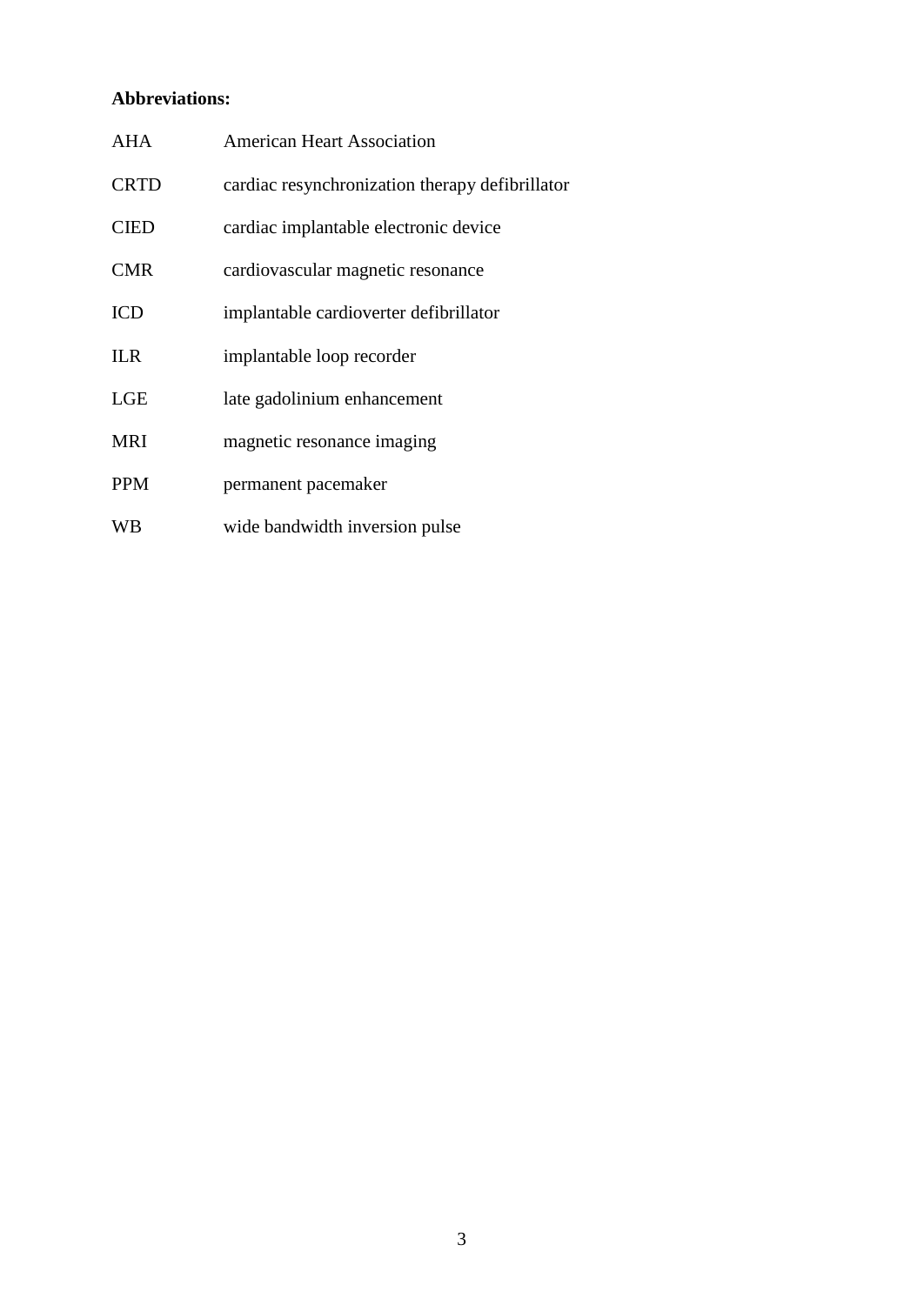# **Introduction**

Late gadolinium enhancement (LGE) imaging of myocardial scar using cardiovascular magnetic resonance (CMR) facilitates diagnosis and clinical management across a range of conditions, and provides gold standard non-invasive information regarding scar presence, location, and distribution.[1] This has led to an increase in demand for CMR[2] to determine the aetiology of heart failure,[3] assess viability,[4,5] prognosis,[6,7] and guide both coronary and electrophysiological interventions.[8]

Alongside this rise in CMR, indications for cardiac implantable electronic devices (CIEDs) including permanent pacemakers (PPM) and implantable cardioverter defibrillators (ICD) are expanding, meaning that there are now 2.9 million people in the US alone with CIEDs.[9,10] Many of these patients with electrical abnormalities also have structural cardiac abnormalities, with LGE CMR clinically indicated to accurately assess scar to aid diagnosis and plan electrophysiological procedures.[8] Historically, MRI has been contraindicated in patients with CIEDs due to safety concerns. However, MRI-conditional CIEDs have been developed and are industry standard. Furthermore, it is now known that non-MRI conditional devices can be safely scanned in nearly all circumstances by careful adherence to strict safety protocols.[11,12] These protocols have now been developed with a growing number of centers performing such scanning routinely.

LGE CMR imaging in patients with CIEDs however can be problematic because of metal artifact, also a problem with endovascular aortic repairs (EVAR - present in 50,000 US patients).[13] This limits the clinical yield, with many images rendered non-diagnostic, particularly in patients with defibrillators.[14–17] The effect of larger cardiac resynchronization therapy defibrillators (CRTD) and MRI-conditionality on device artifact have not been studied.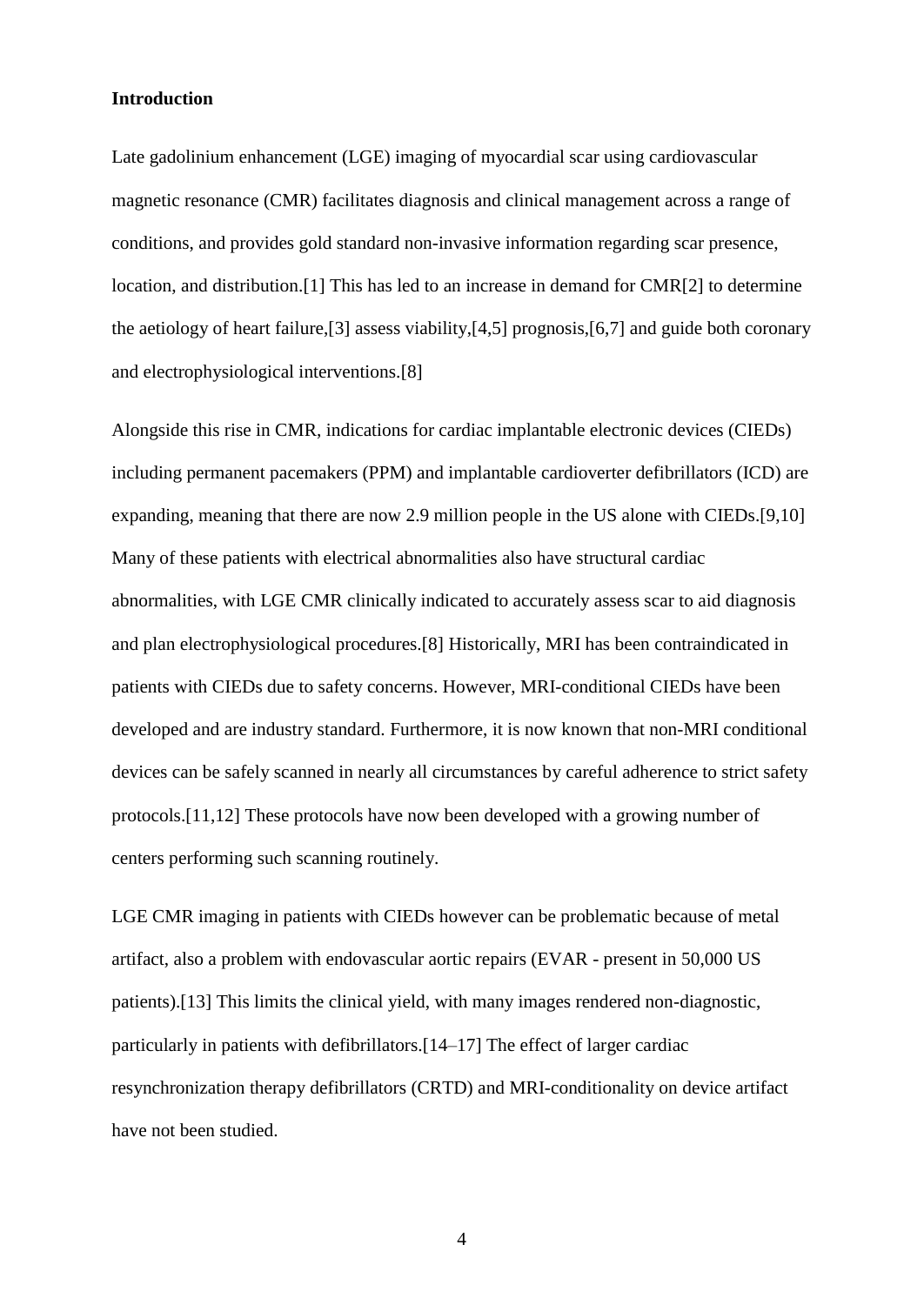Recently, a new metal artifact reduction strategy has been developed to reduce artifact on LGE images, using a wideband inversion pre-pulse.[18,19] Although wideband LGE has been shown to be effective at reducing image artifact in defibrillator patients, the clinical benefit of LGE imaging in patients with CIEDs remains unreported – largely due to historical issues related to accessing scans and image artifact. We studied the impact of LGE CMR for diagnosis and clinical management in patients with CIEDs, and measured the incremental value of a device-dependent LGE sequence selection strategy incorporating wideband LGE.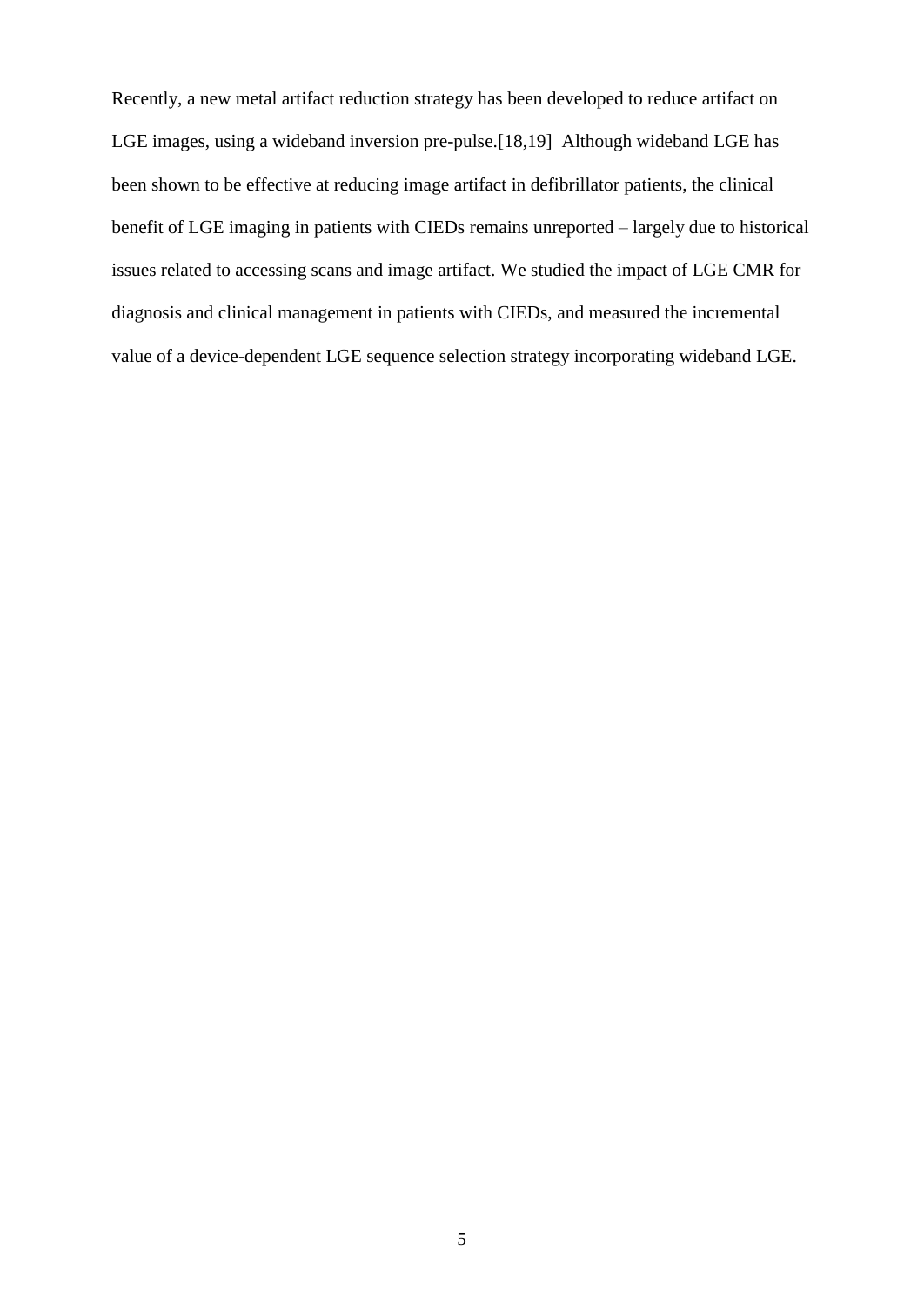#### **Methods**

#### **Patient cohort**

Consecutive clinical requests for CMR in patients with CIEDs (implantable loop recorder (ILR), PPM, ICD, CRTD) at a UK tertiary referral center (Barts Heart Centre, London) were recruited. Prior to referral, all patients underwent clinical evaluation, ECG and transthoracic echocardiography and additional investigations where appropriate. Our standard protocol for device scanning involves an initial safety and clinical assessment by a team with both CMR and pacing experience (here led by attending physician CM with dual International Board of Heart Rhythm Examiners and European Association of Cardiovascular Imaging level 3 CMR accreditation). All patients with MRI-conditional CIEDs were included, and patients with non-MRI conditional devices who fulfilled local operating procedure criteria (based on Magnasafe Registry and ESC Guidelines)[11,20] were included after formal informed written consent. Patients with devices implanted prior to 2001 were excluded, as were pacingdependent patients with ICDs where the anti-tachycardia therapies could not be disabled whilst maintaining asynchronous pacing.

All patients underwent device interrogation and re-programming immediately prior to imaging, according to manufacturer and/or ESC guidance (*Supplementary Appendix 1*).[20] Devices were re-interrogated immediately after the scan and programmed back to the original settings. Adverse clinical outcomes and significant lead parameter changes were noted according to MagnaSafe Registry criteria for significant changes.[11] Patients were subsequently followed up in the device clinic within 3 months if significant changes were noted.

# **MRI protocol**

CMR was performed at 1.5T (Siemens Aera) with a 30 channel phased array receiver coil at Normal Operating Mode (SAR limit <2 W/kg) with continuous monitoring (ECG and pulse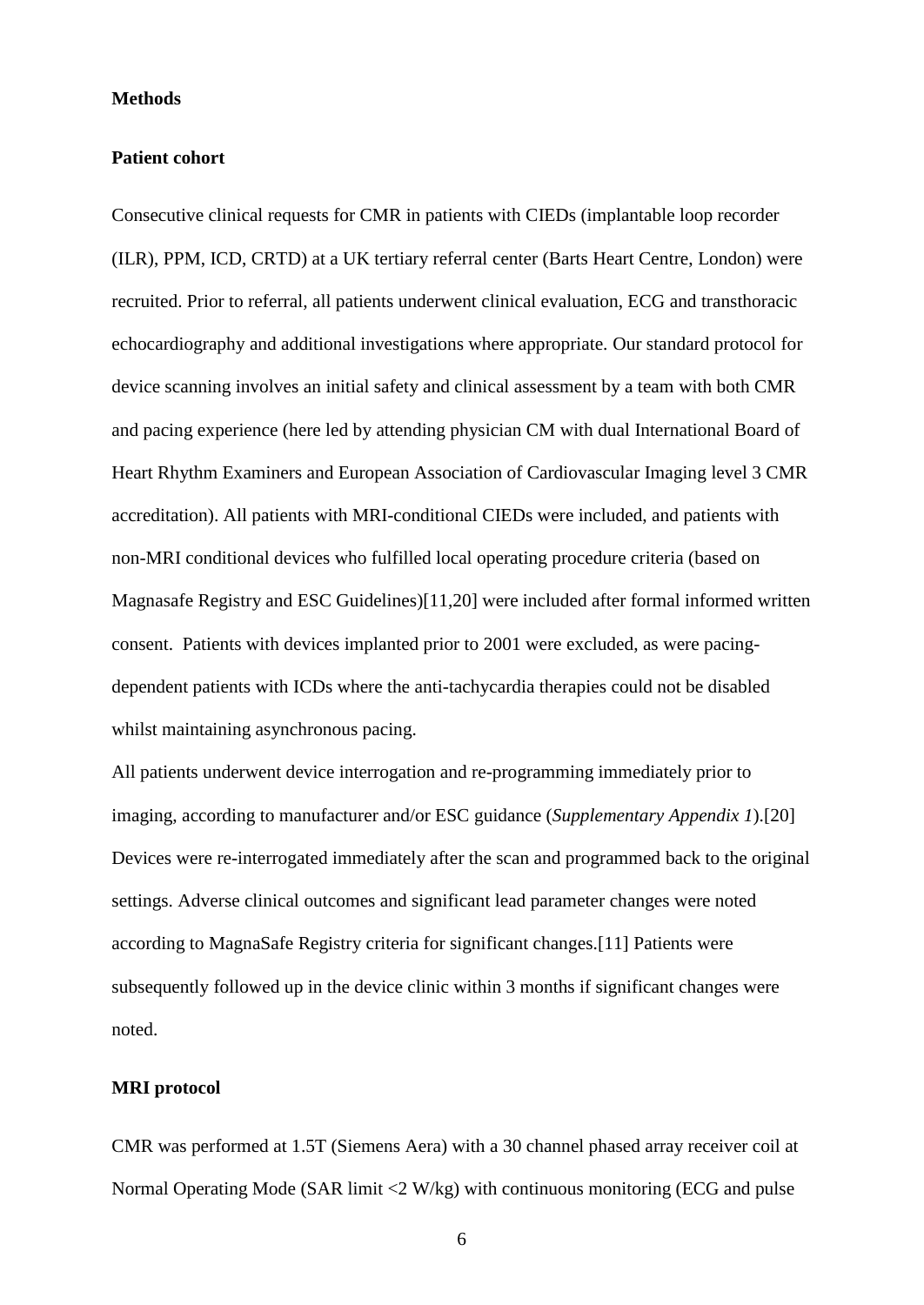oximetry) and verbal contact with patients. The protocol was pre-specified according to the clinical indication and to minimize time spent by the patient within the static/gradient magnetic field. A device-dependent sequence selection strategy was made for cine and perfusion imaging as described elsewhere.[21] T2-oedema (STIR) imaging was performed if myocardial inflammation was suspected. Double inversion recovery T1-weighted fast spin echo (with and without fat suppression) was performed if intra-myocardial fat or pericardial disease were suspected.

LGE images were acquired 5- 20 minutes after administration of 0.1mmol/kg of Dotarem (Guerbet S.A., *Paris*). Sequence selection followed a device- dependent strategy. For all patients with ILRs and right-sided PPMs where artifact was not felt likely to impact on image quality, conventional FLASH (fast low angle shot) LGE imaging was initially acquired. If the device produced artifact (judged by the radiographer), a corresponding wideband LGE sequence was acquired. For all patients with left-sided PPMs and defibrillators, a wideband LGE sequence was acquired in all orientations. This was paired in two long-axis and three short-axis orientations with conventional FLASH (fast low angle shot) LGE, with the same phase encoding direction and field of view and TI adjusted appropriately. A center frequency shift was applied if artifact remained significant. If there were breath-holding difficulties, a paired conventional free-breathing steady-state free precession (MOCO-SSFP) LGE sequence was used at the radiographer's discretion.[22] Typical sequence parameters of the LGE sequences can be found in *Supplemental Table 1*.

#### **Image analysis**

All LGE images were analyzed for artifact by an observer with greater than four years' experience (AB). Each LGE image orientation was graded for AHA segment artifact and for overall quality on a scale of 0- 4, where Grade 0 corresponded to images with no artifact over the myocardium, and Grade 4 corresponded to images where the entire myocardium was obscured by artifact as outlined in *Supplemental Figure 1*. Scans with a Grade of 3 and 4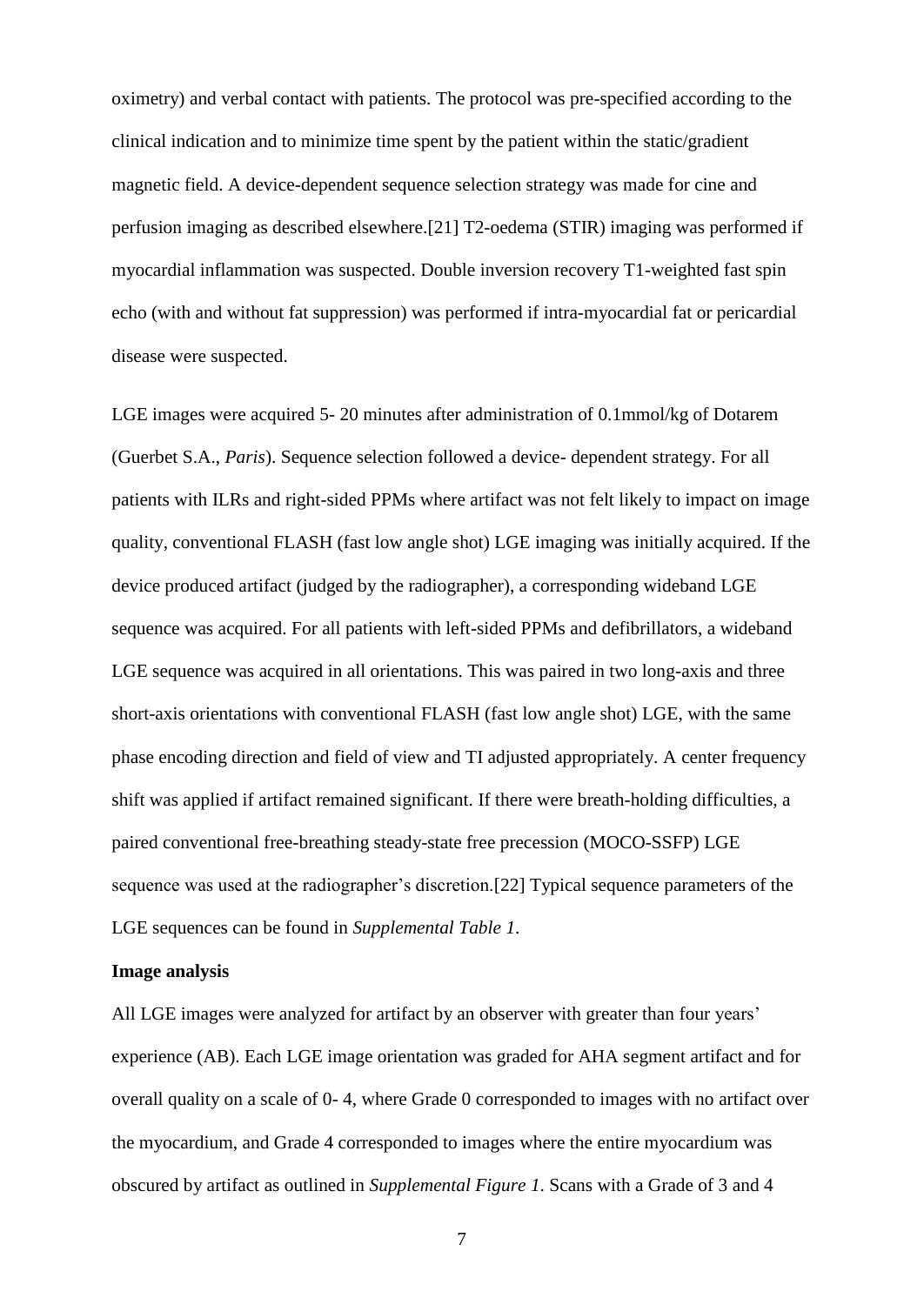(artifact covering greater than half, or the entire myocardium averaged across all orientations) were classified as 'non-diagnostic'.

# **Inter-observer reproducibility of artifact grading**

Inter-observer agreement for AHA segment grading was repeated by two senior observers (with greater than 15 and 10 years' CMR experience respectively) for a randomly selected sample of 15 patients with 420 segments (2 long axis and 3 short axis orientations per patient), stratified by device type. There was exact agreement in 97 and 95% of segments respectively.

#### **Assessment of impact on diagnosis and patient management**

Conventional and wideband LGE images were assessed independently by two observers (AB, MR) for significant clinical impact; both for diagnosis and changes to clinical management. A third independent observer (CM) adjudicated any discrepancy between the interpreters. Definitions were pre-defined according to previously published criteria,[23] with data collection from patients' medical records. Final diagnosis was determined by the referring specialist, and we adjudicated a 'new diagnosis' if this final diagnosis was principally determined by the CMR findings, and was not suspected from investigations prior to the CMR. A "change in management" was noted if one of the following criteria were met:

- findings led directly to the guidance of or avoidance of an invasive procedure,
- findings led to the initiation or discontinuation of medication including anticoagulation,
- findings directly resulted in hospital/ clinic admission or discharge,
- findings led to planned genetic testing of the proband or cascade family screening.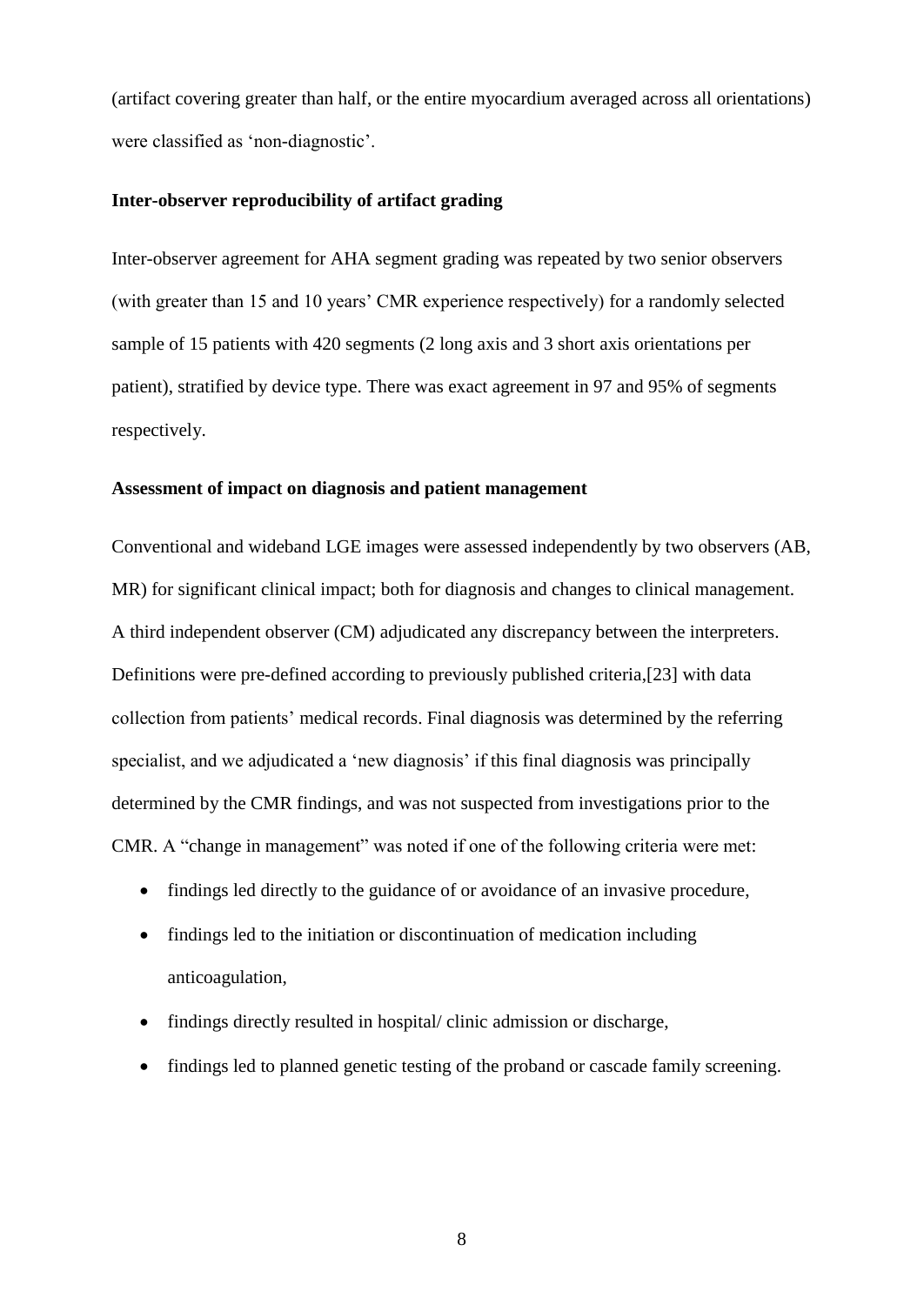# **Statistical Analysis**

Data distribution was assessed by histogram and using Shapiro-Wilk test for normality. Continuous variables are summarized as mean  $\pm$  standard deviation or median (interquartile range); and categorical variables are summarized as absolute numbers and frequencies. For paired normally distributed lead parameter data, the Student's *t* test was used. For nonnormally distributed variable analysis, the Mann Whitney test was used. For differences in categorical data, the *Chi* squared was used. Analysis was performed with Stata statistical software (StataCorp. 2015. *Stata Statistical Software: Release 14*. College Station, TX: StataCorp LP). All tests were two tailed, and p*<*0.05 was considered significant.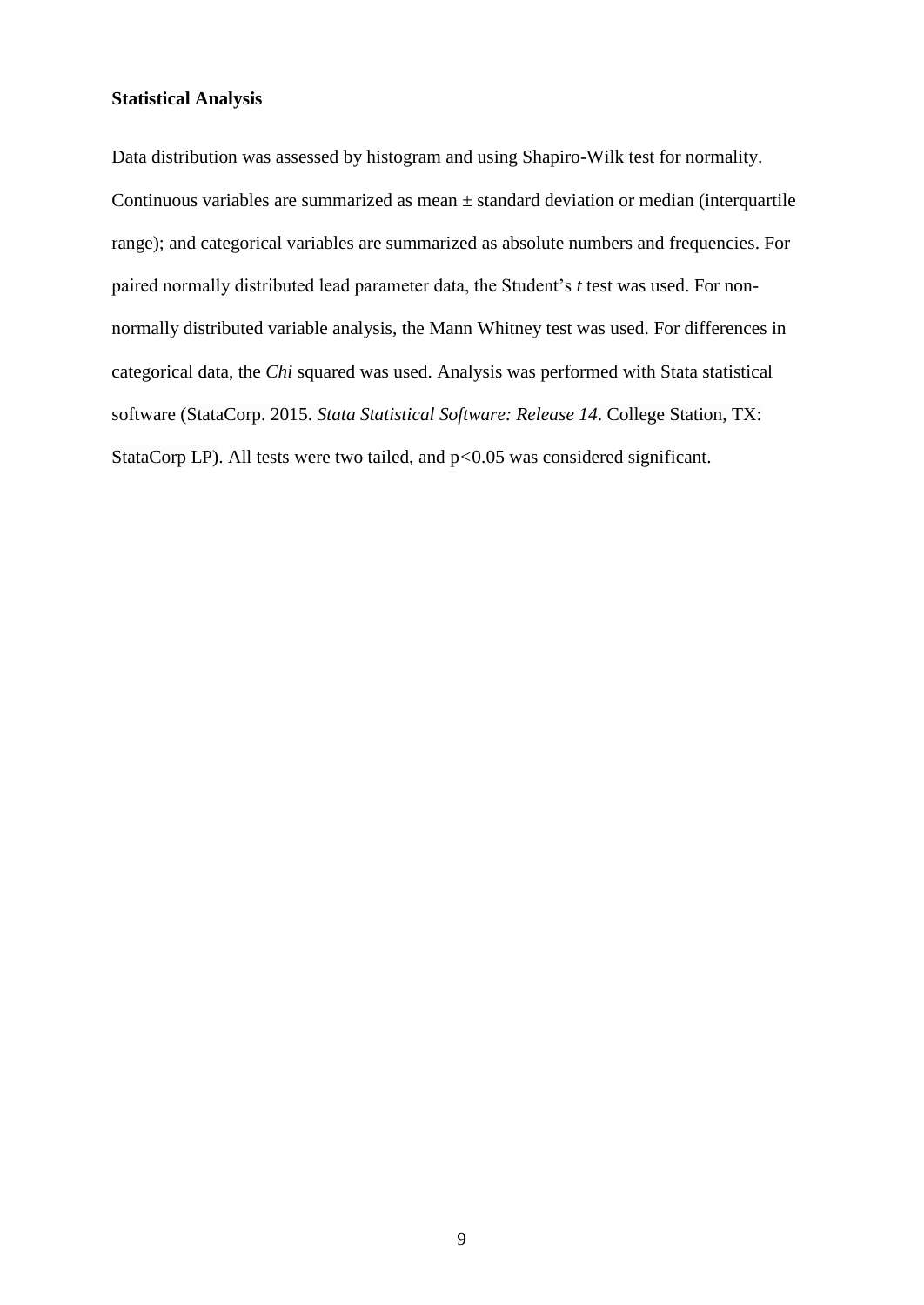#### **Results**

#### **Patient characteristics**

Over two years from December 2015, 136 scans were performed in 133 patients referred consecutively for CMR, age 56±19 years, 69% male, 18% current hospital in-patients, detailed in *Table 1*. Implanted devices were 40% PPMs (3 CRT pacemakers), 26% ICDs, 22% ILRs, 12% CRTDs (one also with endovascular aortic repair stent graft). 42% of pulse generators were non-MRI conditional, and 35 (33%) patients were pacing-dependent of whom seven had defibrillators. 19 (14%) patients had atrial fibrillation. Before CMR scanning, 29% had undergone invasive coronary angiography, 14% cardiac computed tomography coronary angiography (CTCA), 5% positron emission tomography (PET-CT), 5% nuclear myocardial perfusion scanning, 2% exercise stress echocardiography and 12% of patients had had CMR scans prior to device implantation with the follow-up scans requested to assess for disease progression.

### **Indication**

Scans were performed most commonly for cardiomyopathy assessment or follow up (n=47, 35%), scar assessment prior to ventricular tachycardia ablation (n=27, 20%), or assessment of viability +/- ischemia = 15 (11%), *Table 1*. Scans to investigate an underlying cardiomyopathy were for patients with conduction abnormalities or ventricular arrhythmia with either other abnormal clinical findings or a significant family history.

# **Impact of CMR on new diagnosis and patient management**

CMR resulted in unexpected new diagnoses in 22 (16%) and changed clinical management in 113 (83%) studies *(Table 2)*.

The most frequent (32%) new diagnosis was myocardial infarction based on typical scar pattern on LGE images that had not been previously suspected from coronary angiography or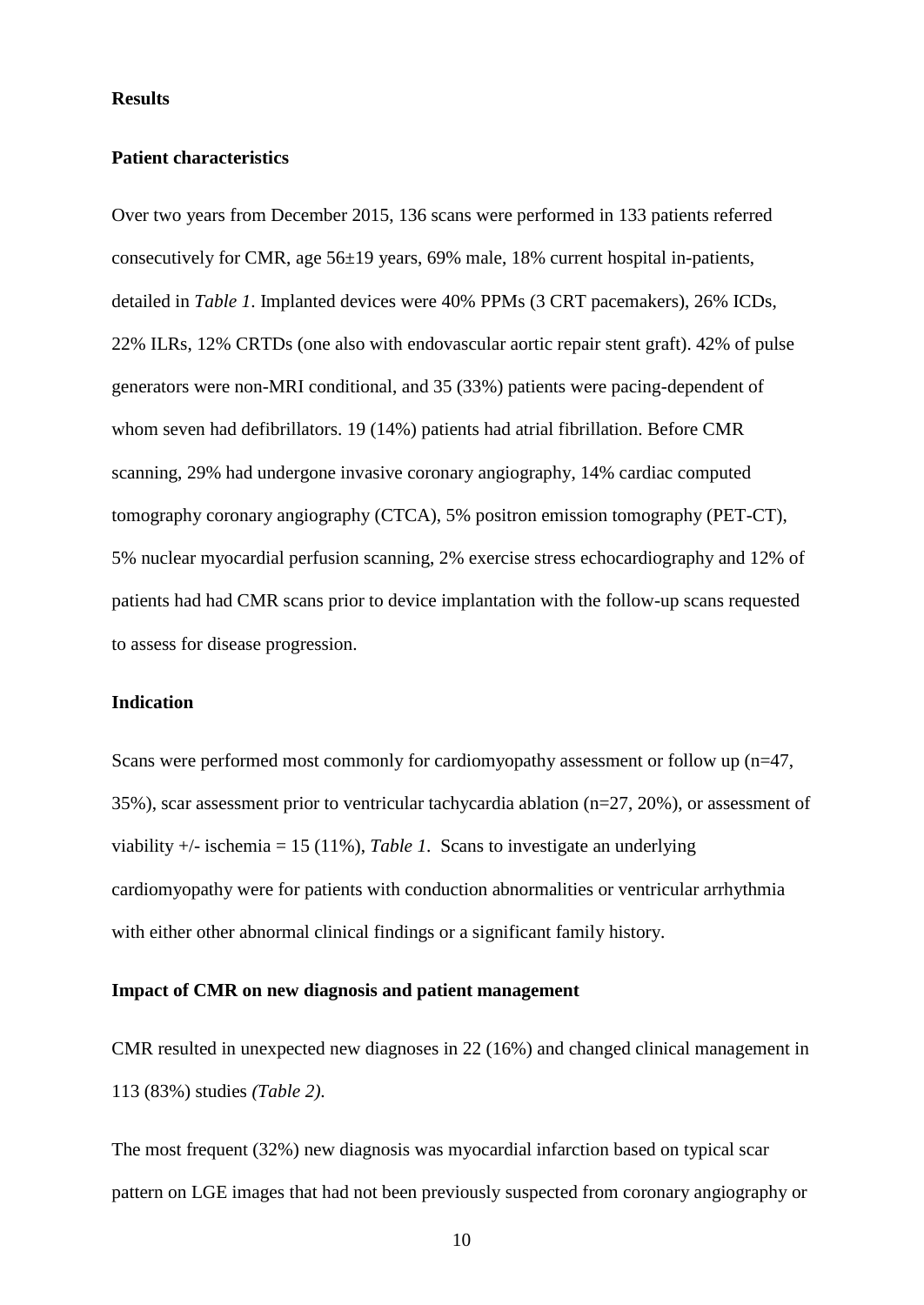echocardiography. Left ventricular thrombus was discovered in a further 6 patients not seen on previous echocardiography, all prior to ventricular tachycardia (VT) ablation (22% of these referrals). CMR led to a new diagnosis of cardiac sarcoidosis in 3 patients (14%) with no prior diagnosis of extra-cardiac sarcoid, after LGE strongly suggested cardiac involvement, supported by subsequent PET-CT or biopsy. Patients who were diagnosed with dilated cardiomyopathy or myocarditis (14%) showed mid-myocardial or epicardial LGE patterns in combination with clinical findings. One patient with arrhythmogenic right ventricular cardiomyopathy (ARVC) was diagnosed after RV wall motion abnormalities and dilatation were noted on CMR (not previously seen on echocardiography) in combination with non-imaging Task Force criteria. CMR findings diagnosed hypertrophic cardiomyopathy based on asymmetrical hypertrophy and characteristic scar pattern in a patient with a prior myocardial infarction and presumed ischemic cardiomyopathy. Another patient was diagnosed with an intra-cardiac mass that had not been detected on transthoracic echocardiography.

Impact on clinical management was greatest in the cohort of patients referred for CMR prior to ventricular tachycardia (VT) ablation for scar localization (n=27, 17 presumed ischemic cardiomyopathy). Ablation strategy was changed in 9 (33%) patients after discovery of left ventricular (LV) thrombus, or selecting an epicardial/ right ventricular approach in nonischemic cardiomyopathy, *Figure 1*. 5 (4%) patients underwent device upgrade (from a pacemaker to a defibrillator) or revision following scar detection as part of risk stratification for sudden cardiac death in patients with non-cardiac sarcoidosis, or a new diagnosis of ARVC. 2 (1%) patients underwent percutaneous coronary intervention or coronary artery bypass grafting after LGE imaging demonstrated myocardial viability. 1 patient with complete heart block underwent right ventricular myocardial biopsy after LGE imaging demonstrated non-ischemic scar suggesting sarcoidosis. Medication management was also influenced, most commonly by commencing antiplatelet therapy (n=13, 10%) after diagnosis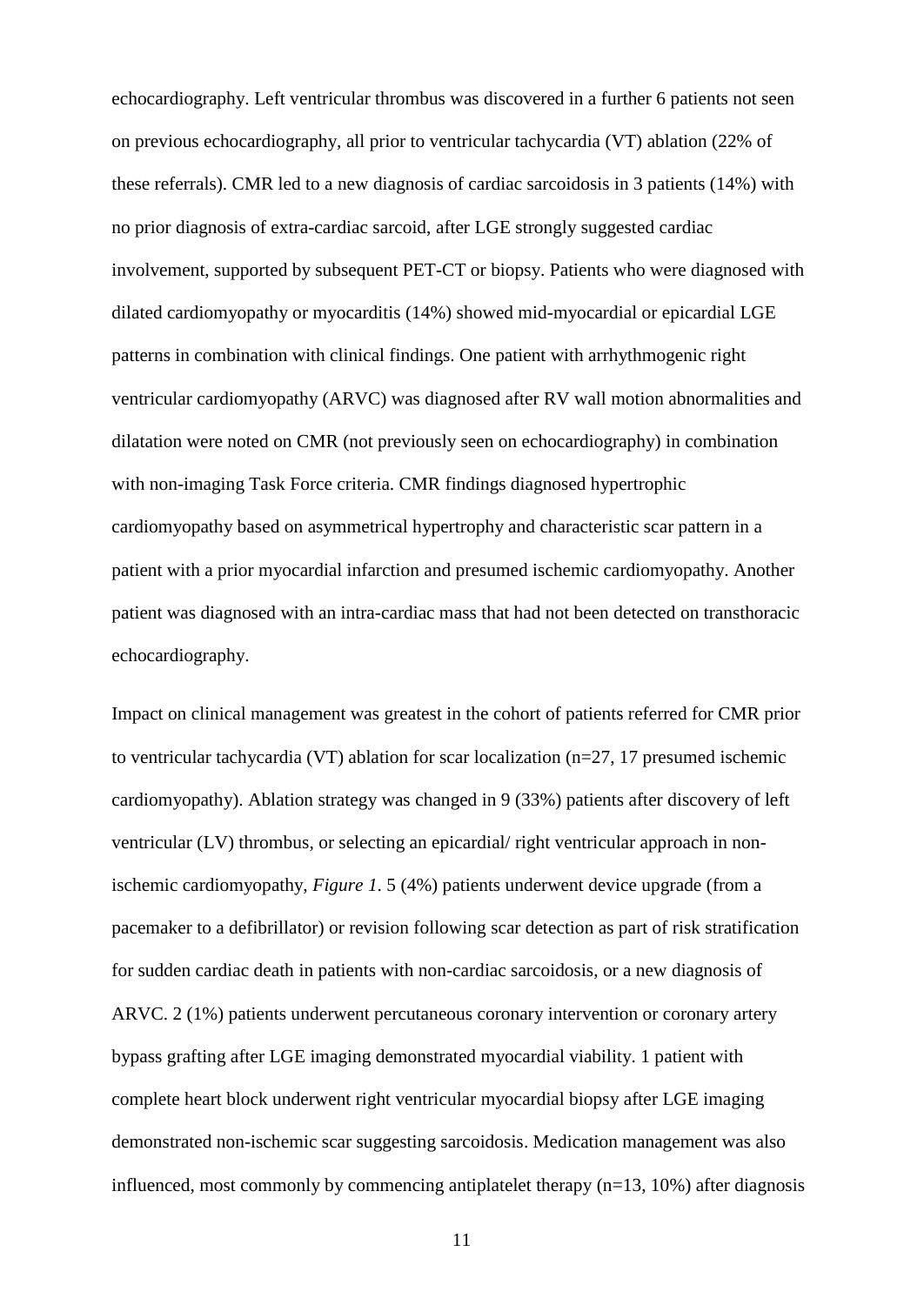of unsuspected myocardial infarction, or by modifying dual antiplatelet therapy with systemic anticoagulation after confirming LV thrombus in patients with known coronary artery disease. In 8 (6%) patients with suspected or known cardiomyopathies, findings suggested ARVC, hypertrophic cardiomyopathy or Fabry disease, thereby prompting genetic testing and/or family screening.

# **Late gadolinium enhancement imaging**

All patients underwent late gadolinium enhancement imaging. 3 studies required conventional MOCO-SSFP LGE imaging due to breath-hold difficulty. 9 ILR and 2 rightsided PPM patients had artifact on conventional LGE, and consequently wideband LGE images were acquired following the FLASH LGE sequences. In 10 patients (4 CRTD, 6 ICD patients) with very extensive artifact noted on initial long axis conventional LGE imaging, conventional LGE images were not acquired in all orientations due to futility. Complete myocardial coverage was achieved with wideband LGE sequences as per protocol. Scar was present in 92 (68%) patients.

# **Artifact distribution, extent and device type with conventional LGE**

Artifact was more common in patients with defibrillators and in the anterior wall, *Supplemental Figure 2*. With ILR, PPM, ICD and CRTDs, the proportion of completely or almost completely diagnostic scans (Grades 0-1) was 87%, 84%, 11%, and 13% respectively. 4 patients with ILRs had artifact covering up to half of the ventricular myocardium, all of whom had older, non-injectable devices. 2 patients with PPMs had non-diagnostic imaging, including one CRT. 4 patients with defibrillators had no artifact, including 3 right-sided generator implants. There was no significant difference between ICD and CRTD-related artifact (78% and 81% non-diagnostic respectively, p=0.83).

#### **MRI conditionality and artifact with conventional LGE**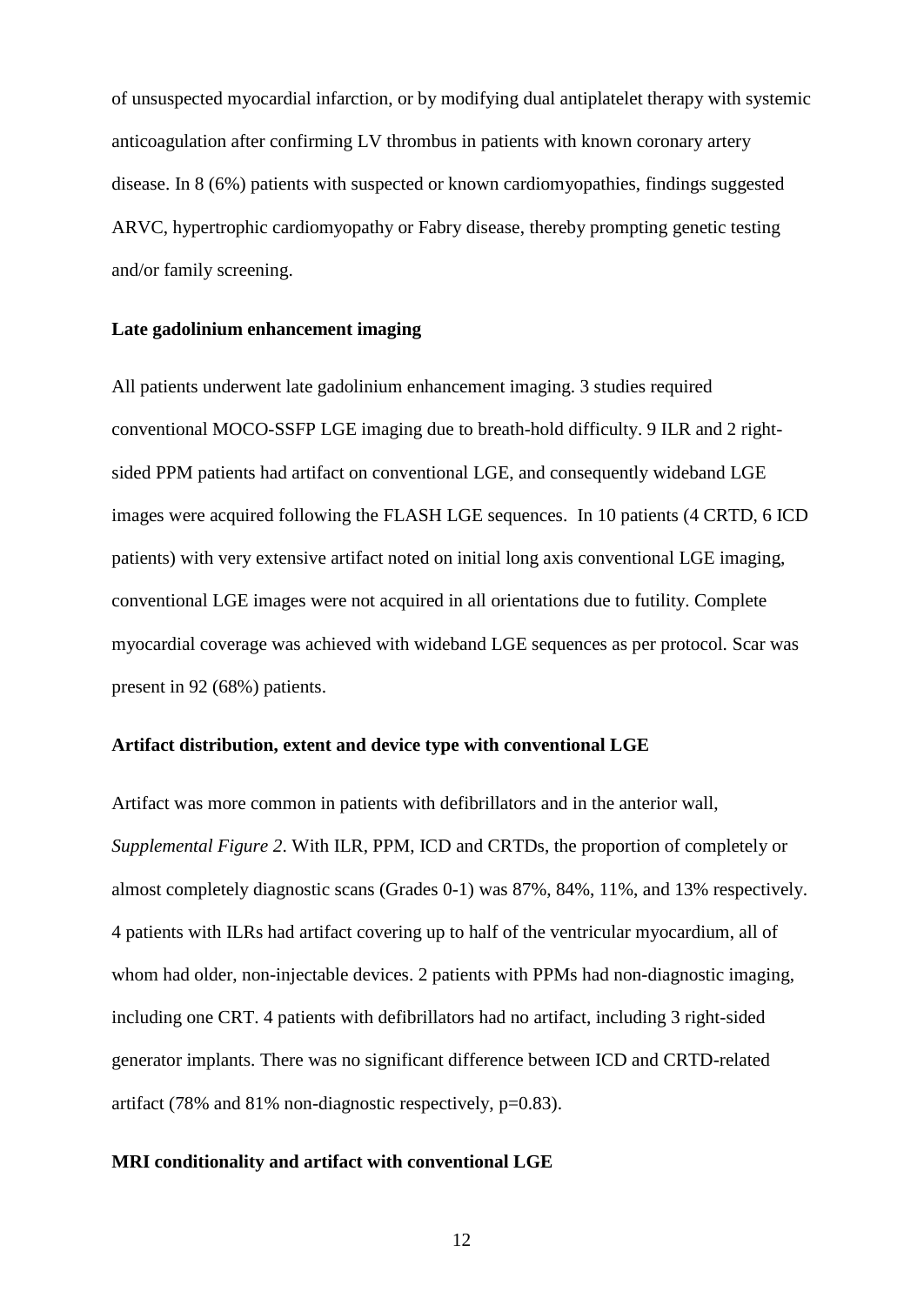Of 33 studies in patients with left-sided ICDs, 19 (58%) had non-MRI conditional devices. There was similar artifact with non-MRI conditional compared to conditional ICDs; 75 (59 – 90)% versus 73 (55 – 79)% segments with artifact,  $p=0.4$ . The rate of completely nondiagnostic scans was however higher in non-MRI conditional devices (68% Grade 4, 16% Grade 3, 16% Grade 2 in those with non-MRI conditional devices; MRI-conditional ICDs: 14% Grade 4, 64% Grade 3, 7% Grade 2, 14% Grade 1; p<0.004).

# **Image artifact using wideband LGE**

Of 43 (32%) studies with non-diagnostic (Grades 3-4) images acquired using conventional LGE, wideband LGE sequences permitted acquisition of diagnostic images (Grades 0-2) in all subjects. Wideband LGE completely or almost completely removed artifact (Grade 0 or 1) in 39 (91%), with residual artifact covering less than half of the ventricular myocardium in the remaining 4 (p<0.001), *Supplemental Figures 2 and 3*.

In the 36 (26%) remaining studies with mild artifact on images acquired using conventional LGE (Grades 1-2), wideband LGE completely removed artifact in 31 (86%) patients, with Grade 1 residual artifact in 5 patients.

# **Incremental impact on new diagnosis and patient management using wideband LGE**

Using only conventional LGE imaging, new diagnoses were made in 12 (9%) studies, and using wideband LGE new diagnoses were made in an additional 10 (7%) studies, which were in patients with defibrillators.

Using only conventional LGE imaging, clinical management was changed in 63 (46%) studies, and using wideband LGE clinical management was changed in an additional 50 (37%) studies. This incremental benefit was greatest in patients with defibrillators, where the wideband image results directed changes to management in an extra 39 (75%) patients, *Figure 2*.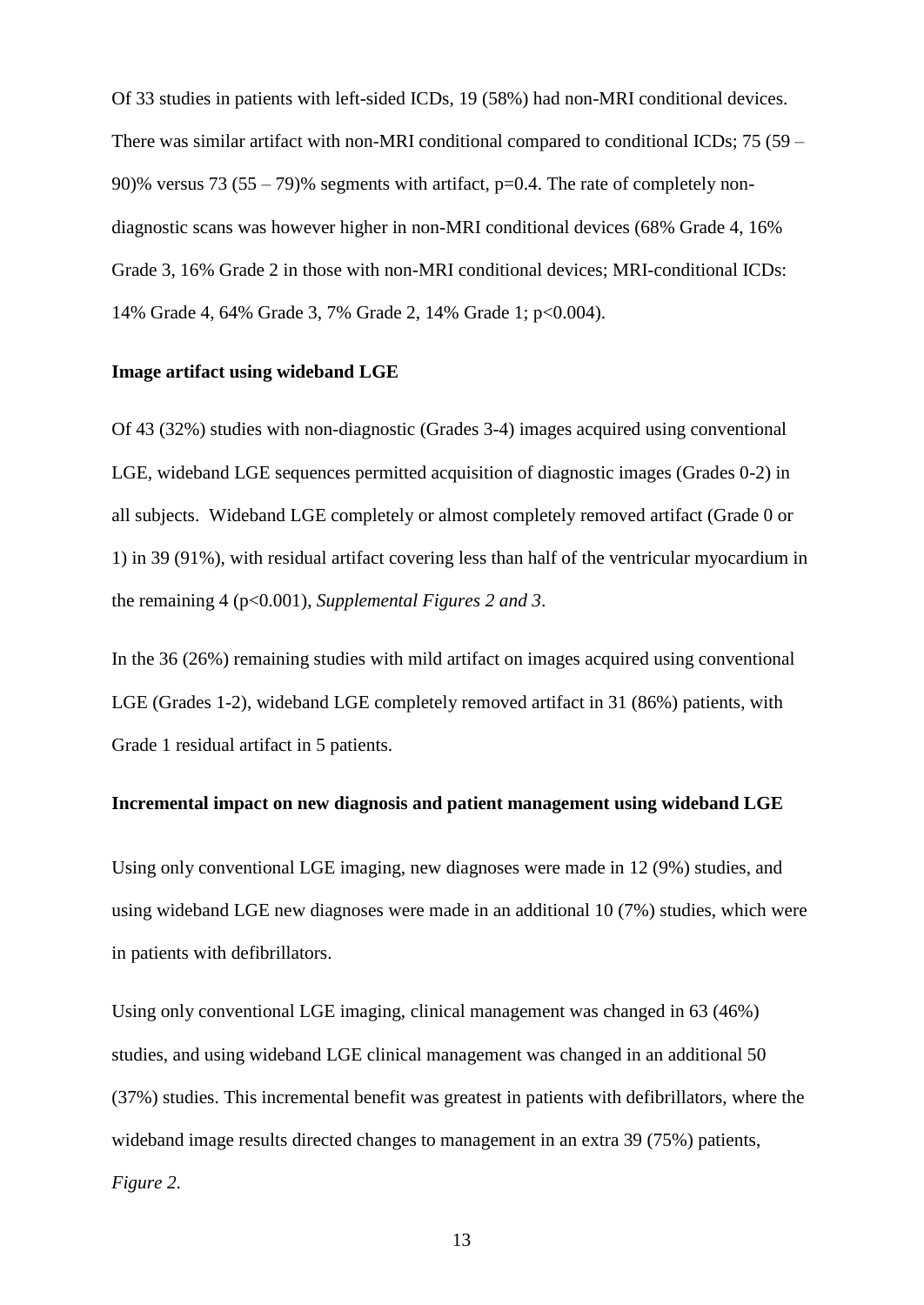# **Safety**

There were no clinical complications during or following MRI related to scanning. One selfterminating episode of atrial fibrillation was observed in a patient already under follow up for an atrial arrhythmia. One patient was scanned in a slow stable ventricular tachycardia and two patients were scanned whilst maintaining lidocaine infusion (all pre-ablation for ventricular tachycardia). There was no inappropriate pacing inhibition, unexpected pacing, anti-tachycardia therapy or significant lead parameter changes (See *Supplemental Table 2*). 45 (22%) individual leads had minor parameter changes, which at follow up of 52 (6-81) days, normalized or were stable within normal limits.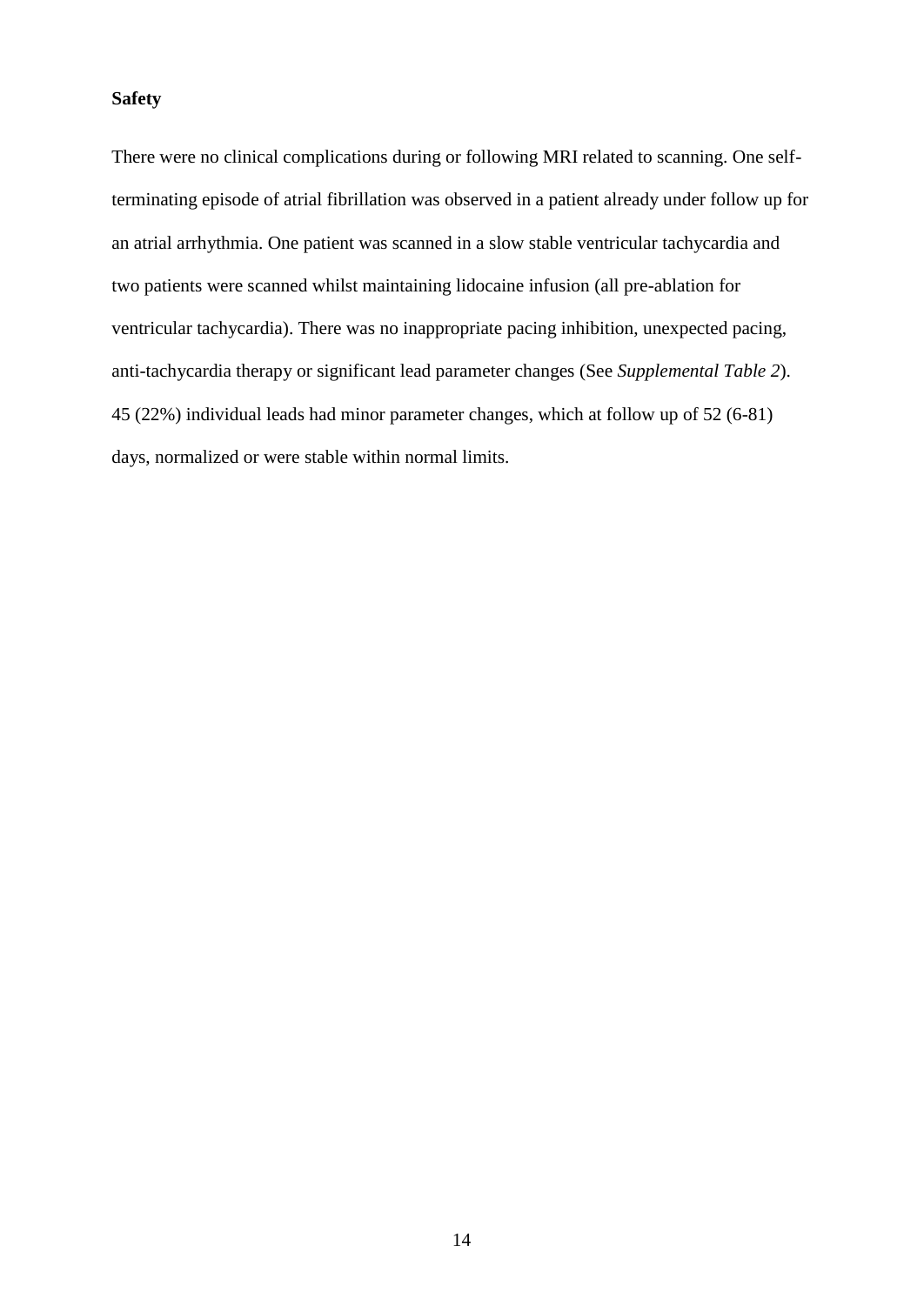#### **Discussion**

These data from the largest reported cohort of patients with cardiac implantable electronic devices undergoing CMR highlight the incremental clinical impact of optimized scar assessment. Principally based on LGE findings, CMR identified new diagnoses and/or altered management in five out of every six patients (83%). Using a device-dependent LGE sequence selection strategy enabled acquisition of diagnostic images in high risk patients within standard clinical workflows, with the greatest incremental clinical impact of a refined wideband sequence in patients with defibrillators.

# **Clinical utility of myocardial scar imaging using LGE CMR**

Overall, the clinical yield from CMR scans in this cohort was high, with unexpected diagnoses made in 16% and changes to management in 83%. This is likely to be related to a potentially higher threshold for referral in device patients, and the high prevalence of structural heart disease in this cohort, which may have contributed to the decision for device implantation initially. However, all patients underwent extensive investigations prior to CMR using alternative imaging modalities and/ or invasive investigations. The clinical impact in non-MRI conditional CIEDs, different CIEDs, and in a range of indications has not previously been reported. The clinical utility of LGE CMR is well described, however we show the yield in this cohort of device patients is higher than most previous studies of other patient populations (including heart failure).[23,25–27] Samar et al showed that MRI scans enhance device patient care in 97% in predominantly non-cardiac indications.[28] Raphael et al showed CMR provided management-changing information in 63% of patients with MRIconditional pacemakers,[27] the EuroCMR registry showed an impact on patient management in 62%,[26] and Abbasi et al showed CMR changed management in 52% of heart failure patients (without CIEDs).[23]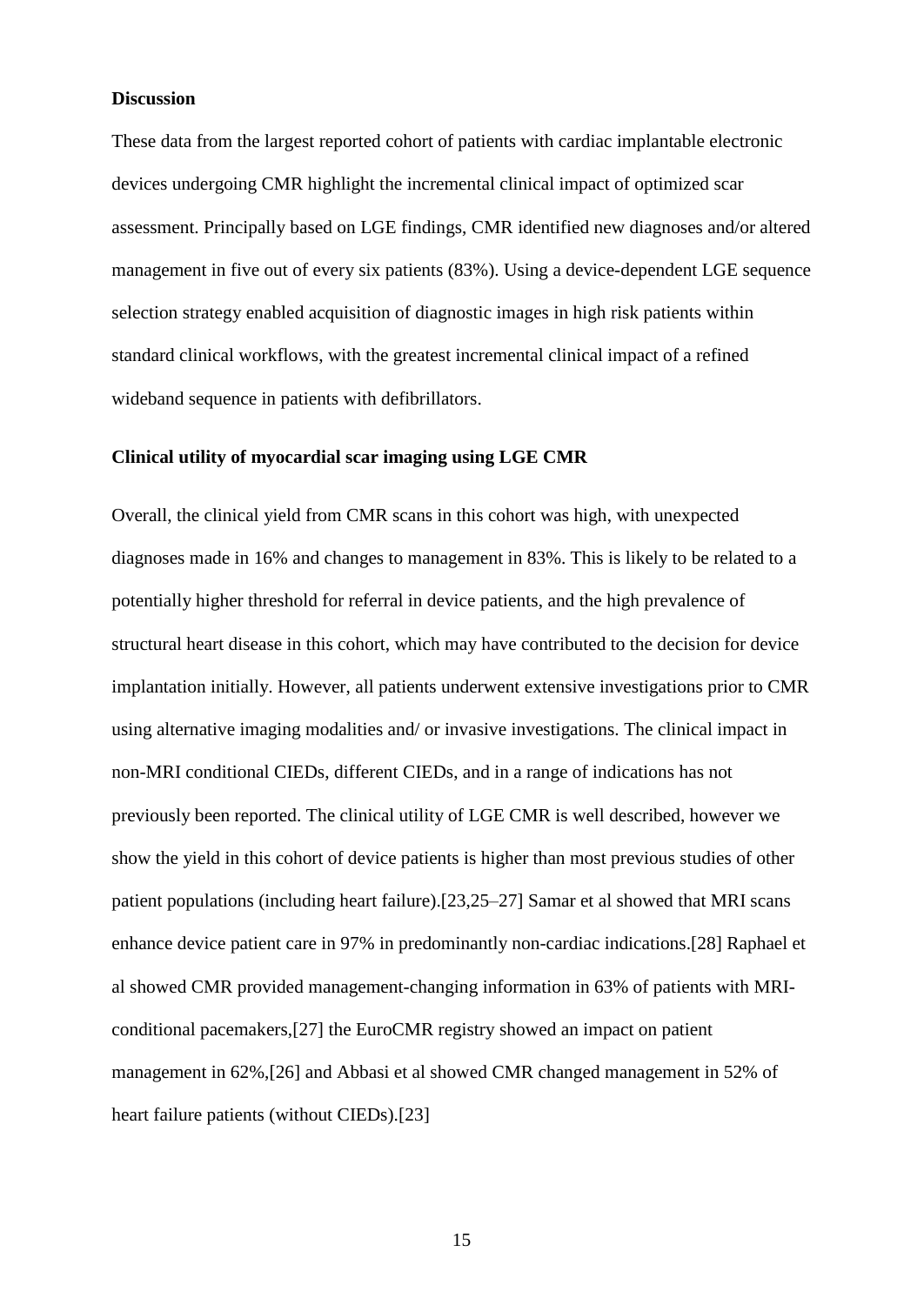Probably the greatest clinical impact was related to electrophysiology procedural decisionmaking in patients with VT. Detecting thrombus and localizing ischemic versus nonischemic scar had substantial impact on planned ablation approaches (endocardial vs epicardial and left vs right ventricular), in accordance with previously-published data.[8] In patients with pacemakers, scar assessment guided decisions regarding immunosuppression or device upgrade in sarcoidosis and genetic screening in patients with suspected cardiomyopathy. Across all CIEDs, new diagnoses (principally unexpected myocardial infarction or cardiomyopathies) were made in almost one in five patients.

#### **Incremental clinical value of wideband LGE imaging**

The problem of metal artifact on LGE images in patients with CIEDs is widely appreciated, meaning that CMR scans are often not requested even in patients with MRI-conditional devices when needed. Incorporation of a wider bandwidth radiofrequency inversion pulse has been used by several groups with success to reduce this artifact[18,19] although the incremental clinical utility of this approach over conventional LGE imaging has not been explored. The impact on clinical management was most marked in the defibrillator group where 79% had non-diagnostic imaging using conventional LGE sequences, but with wideband LGE, diagnostic imaging across the whole group resulted in management changes in 87%. Although previously reported in small numbers,[29] our data suggest that wideband LGE should also be accessible for CMR imaging in patients with PPMs where an additional 19% of patients had changes to management, when compared to using conventional imaging.

The approach used in this study uses a thin slice 2D wideband (WB) LGE sequence acquired using single shot respiratory motion corrected averaging[22] to improve the signal-to-noise and combined with phase sensitive inversion recovery (PSIR)[30] to optimize myocardial nulling. 23% of studies were affected by mild or minimal artifact using wideband LGE and all studies were diagnostic. This is similar to recent literature reporting some artifact in 13%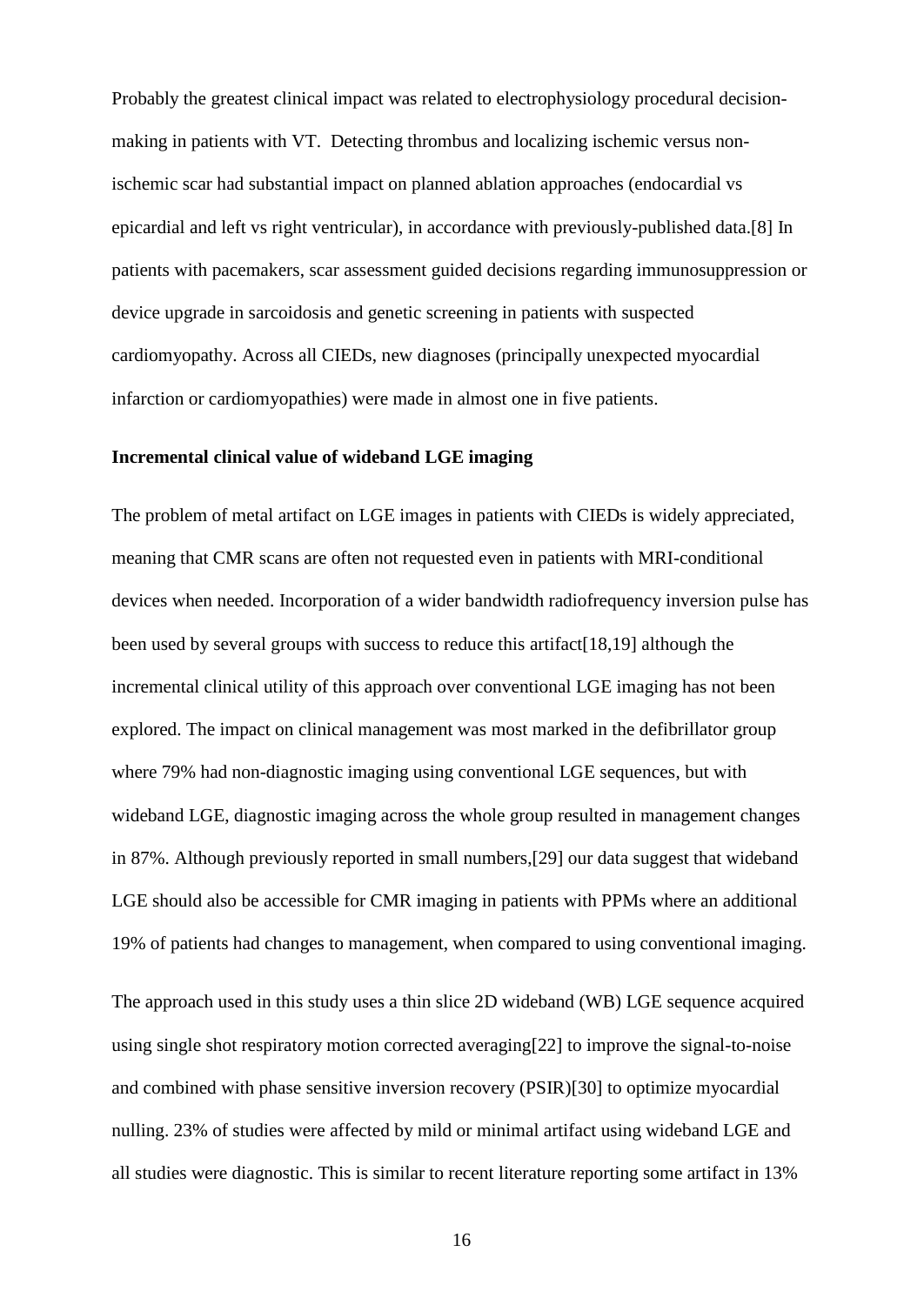and non-diagnostic studies in 3%.[31] Our approach is robust in the routine clinical environment, enabling scan acquisition even in patients with unstable breathing patterns and susceptibility to arrhythmia. Previous studies[31] reported that 4% of cases are affected by motion artifact, and hence would benefit from this free-breathing acquisition. Our cohort however was clinically less stable, with 31% of patients hospitalized or with underlying arrhythmia (including ventricular tachycardia) during scanning, suggesting a greater benefit.

#### **Influences on artifact using LGE imaging**

These data found that there is no appreciable difference in artifact between patients with ICD and CRTDs. Patients with MRI-conditional ICDs had better overall artifact grade, but similar segmental artifact frequency, as compared to those with non-MRI conditional devices. This study was not powered to detect such a difference, and by incorporating a variety of device manufacturers, any effect may have been diluted. Nevertheless, this result may be attributed to the reduced ferromagnetic material content and radiofrequency interference in MRIconditional devices. Despite this improvement, conventional LGE imaging was still nondiagnostic in 78% of patients with MRI-conditional ICDs.

#### **Safety of CMR in patients with CIEDs**

The combination of increasing evidence supporting LGE CMR for tissue characterisation to aid clinical diagnosis and guide patient management, together with the manufacture of MRIconditional cardiac implantable electronic devices and an expanding body of safety data for imaging non-MRI conditional devices, means that there is a rising demand for myocardial scar imaging using LGE CMR in CIED patients.

This study represents the largest reported cohort of consecutive patients undergoing cardiac MRI with non-MRI conditional cardiac implantable electronic devices, including pacemaker dependent patients with no underlying ventricular rhythm and clinically unwell hospitalized patients with ventricular arrhythmia. Following strict local safety protocols based on ESC and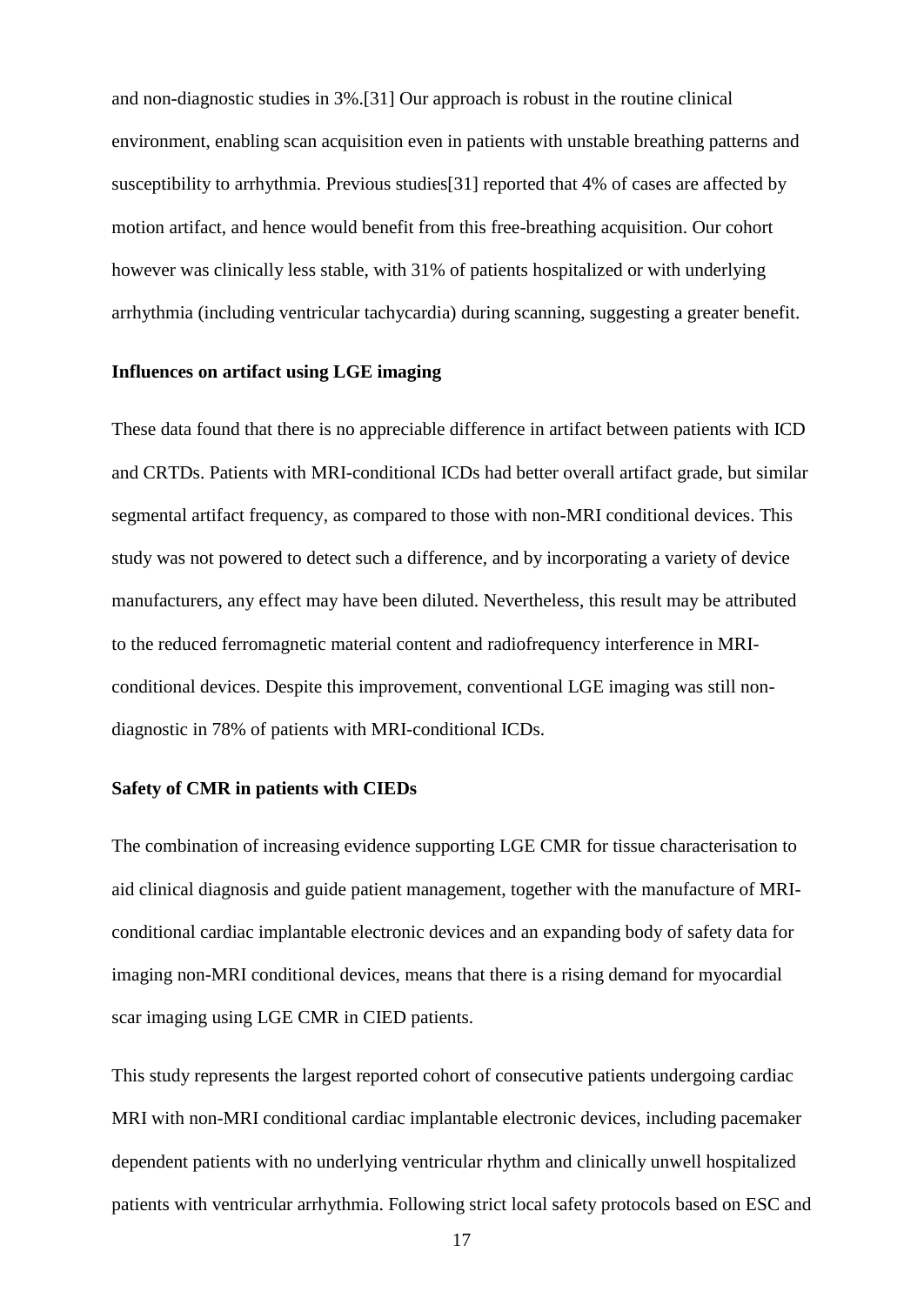HRS recommendations, [20,24] there were no significant clinical complications and no individual lead parameter changes that required intervention, although non-significant, temporary changes were detected.

# **Service provision**

Despite a growing demand for CMR in CIED patients, predominantly for scar imaging, provision of MRI scanning in this population is currently inadequate.[32] This study highlights the clear clinical utility of CMR in this patient cohort, and should be used to drive service development. The infrastructure required to scan devices is however non-trivial - at our center this involves a radiographer, MRI physicist, cardiac physiologist, and attending cardiologist (for non-MRI conditional devices), with availability of monitoring equipment and an external defibrillator with transcutaneous pacing. This is a similar infrastructure to other previously described safety protocols,[11,24,25] and means that MRI scanning in patients with non-MRI conditional devices is likely to be restricted to specialized centers within healthcare frameworks. A literature is now developing for less intensively monitored scanning protocols[33] in patients with MRI-conditional devices, with recognition by industry of the clinical need for devices designed to require less manual expert input, to improve clinical workflows.[34]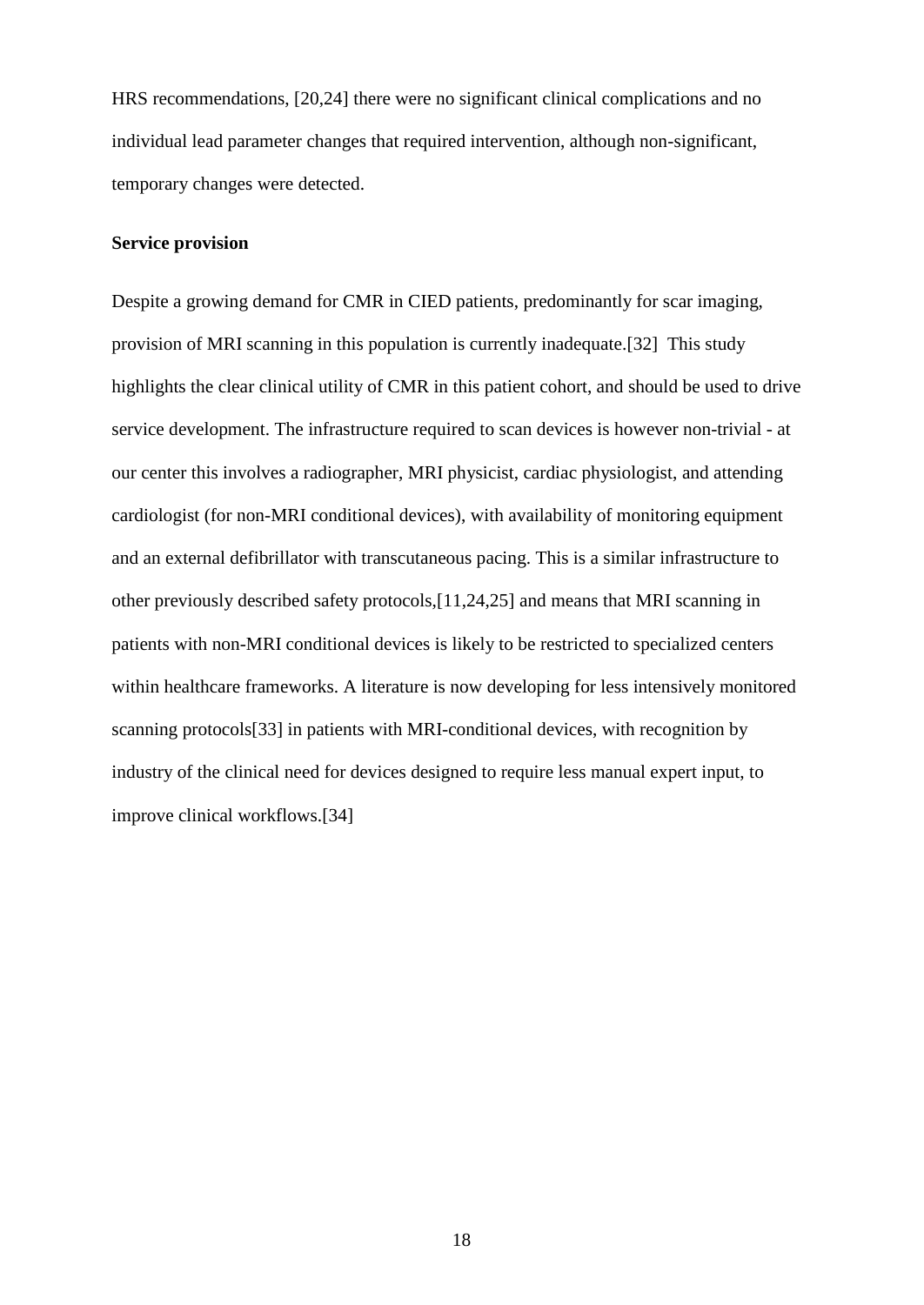# **Study Limitations**

This was a single center study and so reflects the referral patterns and clinical protocols used at our institution. Wideband LGE was not performed in patients in whom conventional LGE provided adequate image quality without artifact and 10 ICD/CRTD patients did not have whole heart conventional LGE due to obvious futility, given the extent of artifact seen on the initial images. The impact of metal artifact on right ventricular scar was not assessed, although RV scar assessment remains problematic even in patients without CIEDs. We did not assess for the incremental benefit of T2 weighted STIR imaging for edema in the study, given that there are currently no optimized sequences available. Scan analysis was not performed blinded because it was evident which sequences were wideband and which were conventional LGE. Image quality analysis and clinical impact was subjective; we used a panel of three observers for clinical impact to minimize this, and applied previously published criteria for determining clinical impact.[23,27] Further studies would help to corroborate our findings.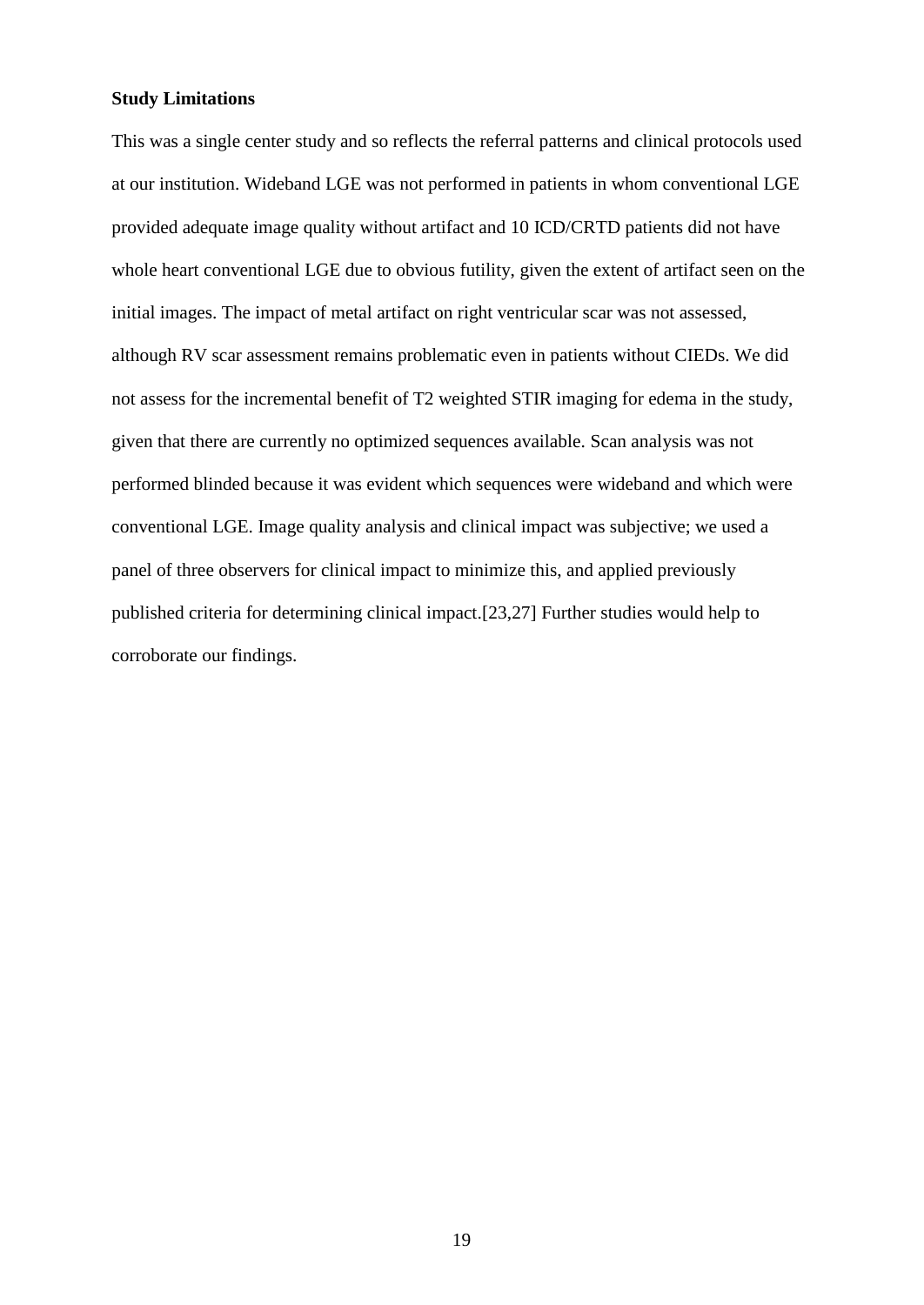# **Conclusion**

Diagnostic myocardial scar imaging using LGE CMR results in significant changes to clinical management in the majority of CIED patients. A metal artifact reduction strategy using wideband imaging is however often necessary to optimize image quality in both leftsided pacemakers and defibrillator patients.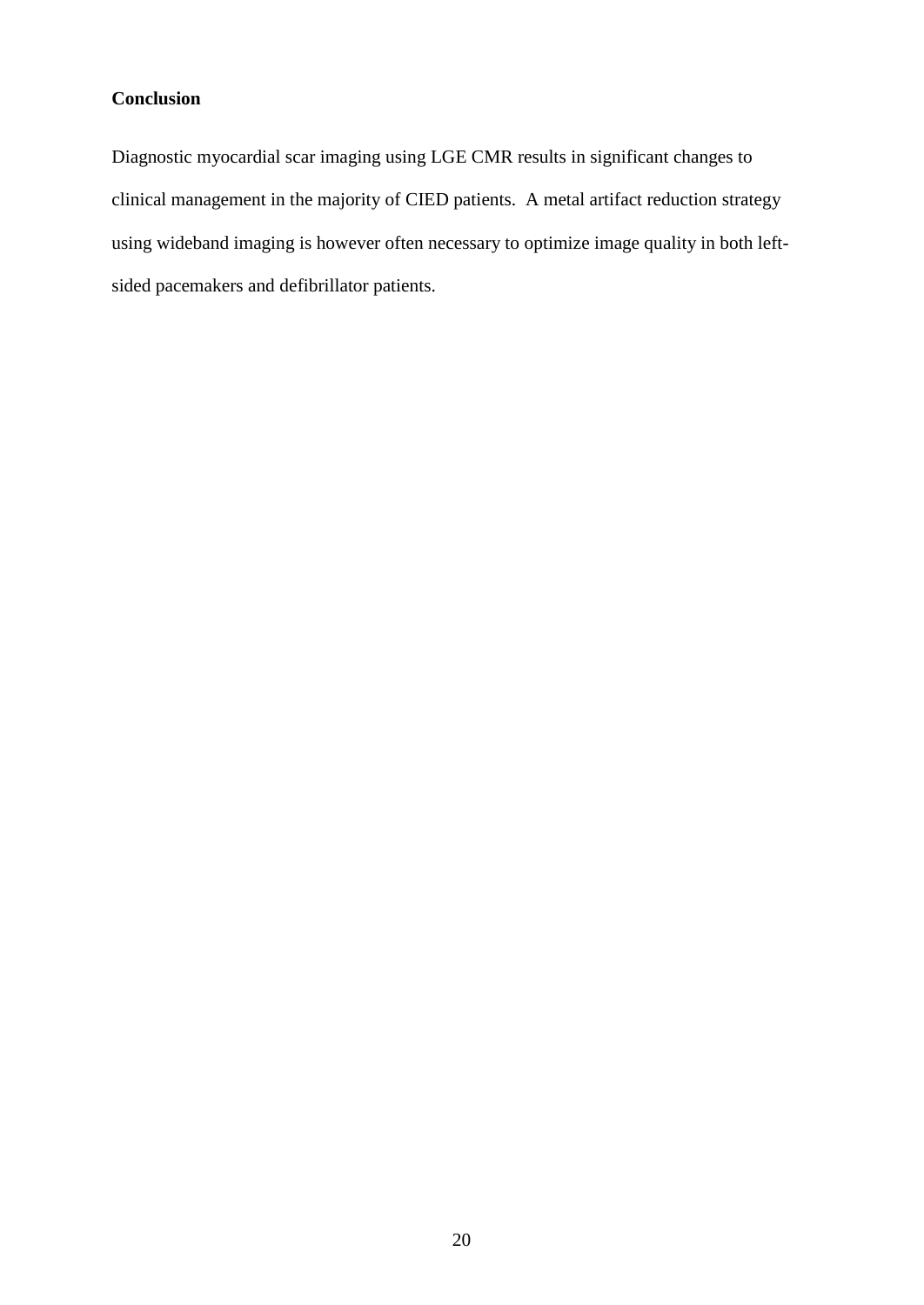# **References**

[1] Wu E, Judd RM, Vargas JD, Klocke FJ, Bonow RO, Kim RJ. Visualisation of presence, location, and transmural extent of healed Q-wave and non-Q-wave myocardial infarction. Lancet. 2001;357:21–28.

[2] Hendel RC, Patel MR, Kramer CM, Poon M, Hendel R, Carr J et al. Appropriateness Criteria for Cardiac Computed Tomography and Cardiac Magnetic Resonance Imaging. J Am Coll Cardiol. 2006;48(7):1475-1497.

[3] Hundley WG, Bluemke DA, White RD, Woodard PK.

ACCF/ACR/AHA/NASCI/SCMR Expert Consensus Document on Cardiovascular Magnetic Resonance. J Am Coll Cardiol. 2010;55:2614–2662.

[4] Bello D, Shah DJ, Farah GM. Gadolinium Cardiovascular Magnetic Resonance Predicts Reversible Myocardial Dysfunction and Remodeling in Patients With Heart Failure. Circulation. 2003;108:1945–1953.

[5] Kim, R, Wu, E, Rafael, A, Chen, E, Parker, M.A, Simonetti, O, Klocke, et al. The Use of Contrast-Enhanced Magnetic Resonance Imaging to Identify Reversible Myocardial Dysfunction. N. Engl. J. Med. 2000;343:1445-1453.

[6] Gulati A, Jabbour A, Ismail TF, Guha K, Khwaja J, Pennell DJ, Prasad SK. Association of Fibrosis With Mortality and Sudden Cardiac Death in Patients With Nonischemic Dilated Cardiomyopathy. JAMA. 2013;309:896.

[7] Klem I, Weinsaft JW, Bahnson TD, Hegland D, Kim H, Hayes, B. Assessment of Myocardial Scarring Improves Risk Stratification in Patients Evaluated for Cardiac Defibrillator Implantation. J Am Coll Cardiol. 2012;60:408–420.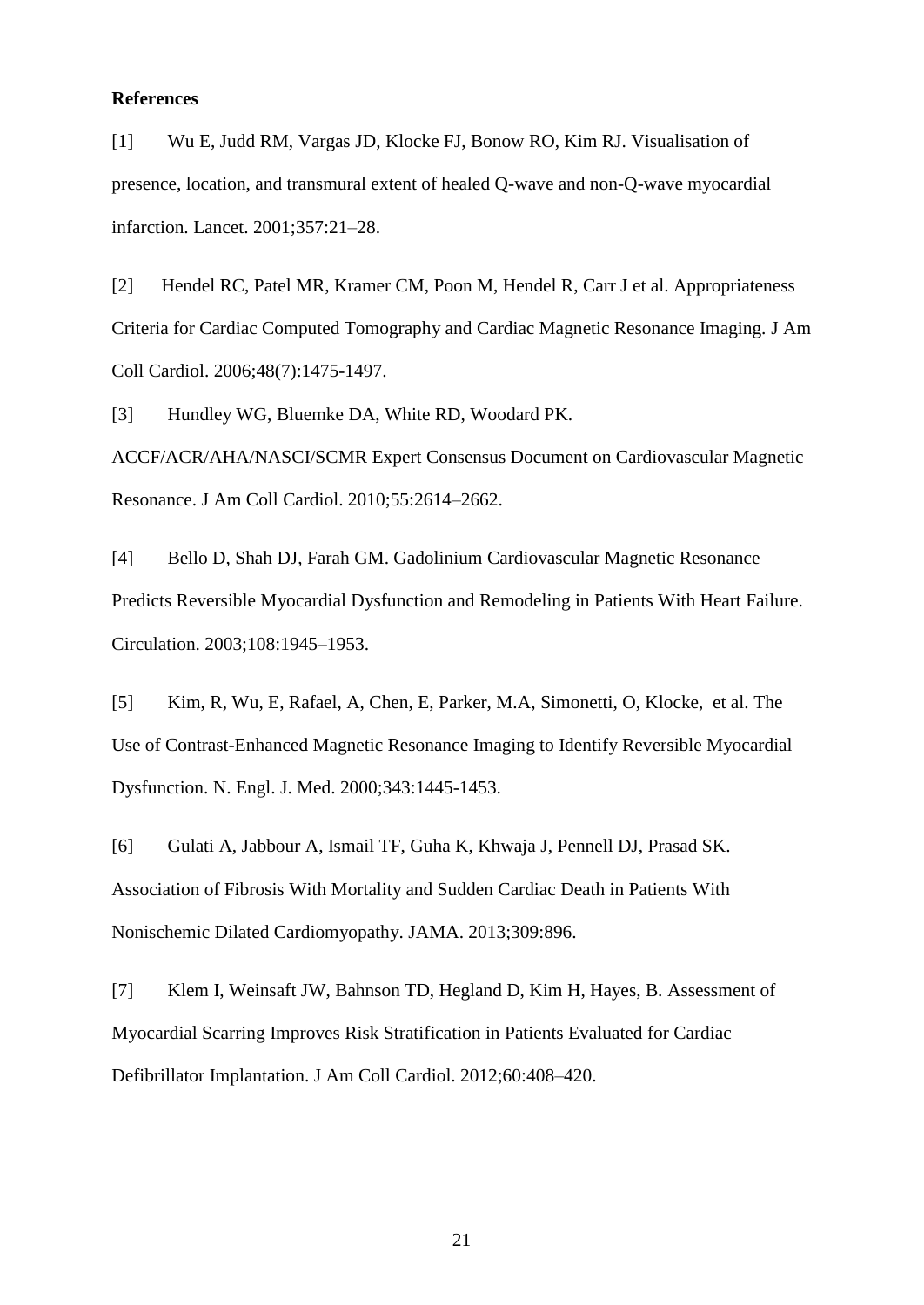[8] Acosta J, Fernández-Armenta J, Penela D. Infarct transmurality as a criterion for firstline endo-epicardial substrate-guided ventricular tachycardia ablation in ischemic cardiomyopathy. Hear Rhythm. 2016;13:85–95.

[9] Nazarian S, Hansford R, Roguin A, Goldsher D, Kamel IR, Calkins H et al. A Prospective Evaluation of a Protocol for Magnetic Resonance Imaging of Patients With Implanted Cardiac Devices. Ann Intern Med. 2011;155:415.

[10] Greenspon AJ, Patel JD, Lau E. Trends in permanent pacemaker implantation from 1993 to 2009. J Am Coll Cardiol. 2012;60:1540–1545.

[11] Russo RJ, Costa HS, Silva PD, Anderson J, Arsha A, Biedermen R et al. Assessing the Risks Associated with MRI in Patients with a Pacemaker or Defibrillator. N Engl J Med. 2017;376:755–764.

[12] Nazarian S, Hansford R., Rahsepar A, Weltin V, McVeigh D, Ipek E et al. Safety of magnetic resonance imaging in patients with implanted cardiovascular devices. N Engl J Med. 2017;377:25555-25564.

[13] Dua A, Kuy S, Lee C, Upchurch G, Desai S. Epidemiology of aortic aneurysm repair in the United States from 2000 to 2010. J Vasc Surg. 2014;59:1512–7.

[14] Naehle CP, Kreuz J, Strach K. Safety, feasibility, and diagnostic value of cardiac magnetic resonance imaging in pacemakers and implantable cardioverters/defibrillators at 1.5 T. Am Heart J.2011;161:1096–105.

[15] Sasaki T, Hansford R, Zviman MM. Quantitative assessment of artifacts on cardiac magnetic resonance imaging of patients with pacemakers and implantable cardioverterdefibrillators. Circ Cardiovasc Imaging. 2011;4:662–70.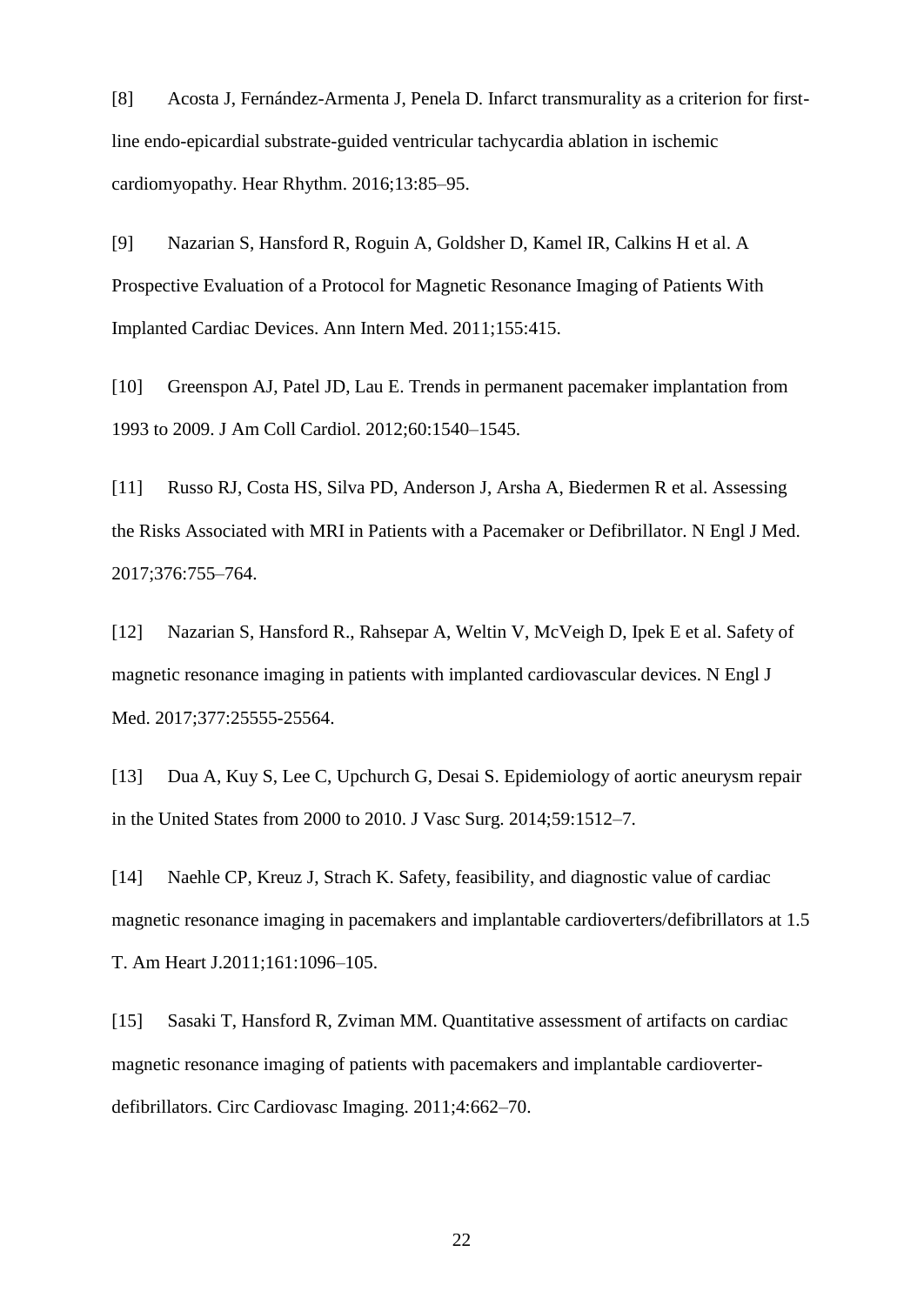[16] Mesubi O, Ahmad G. Impact of ICD artifact burden on late gadolinium enhancement cardiac MR imaging in patients undergoing ventricular tachycardia ablation. Pacing Clin Electrophysiol. 2014;37:1274–83.

[17] Bartels LW, Smits HF, Bakker CJ, Viergever M. MR imaging of vascular stents: effects of susceptibility, flow, and radiofrequency eddy currents. J Vasc Interv Radiol. 2001;12:365–371.

[18] Rashid S, Rapacchi S, Vaseghi M, Tung R, Shivkumar K, Finn JP, Hu P. Improved late gadolinium enhancement MR imaging for patients with implanted cardiac devices. Radiology. 2014;270:269–74.

[19] Rashid S, Rapacchi S, Shivkumar K. Modified wideband three-dimensional late gadolinium enhancement MRI for patients with implantable cardiac devices. Magn Reson Med. 2016;75:572–84.

[20] Brignole M, Auricchio A, Baron-Esquivias G, Bordachar P, Boriani G, Breithardt O-A et al. 2013 ESC Guidelines on cardiac pacing and cardiac resynchronisation therapy. Eur Heart J. 2013;34:2281–329.

[21] Hilbert S, Jahnke C, Loebe S, Oebel S, Weber A, Spampinato et al. Cardiovascular magnetic resonance imaging in patients with cardiac implantable electronic devices: a devicedependent imaging strategy for improved image quality. *Eur Hear J - Cardiovasc Imaging*. 2017;3:1-11.

[22] Kellman P, Larson AC, Hsu L-Y. Motion-corrected free-breathing delayed enhancement imaging of myocardial infarction. Magn Reson Med. 2005;53:194–200.

[23] Abbasi SA, Ertel A. Impact of cardiovascular magnetic resonance on management and clinical decision-making in heart failure patients. J Cardiovasc Magn Reson. 2013;15:89.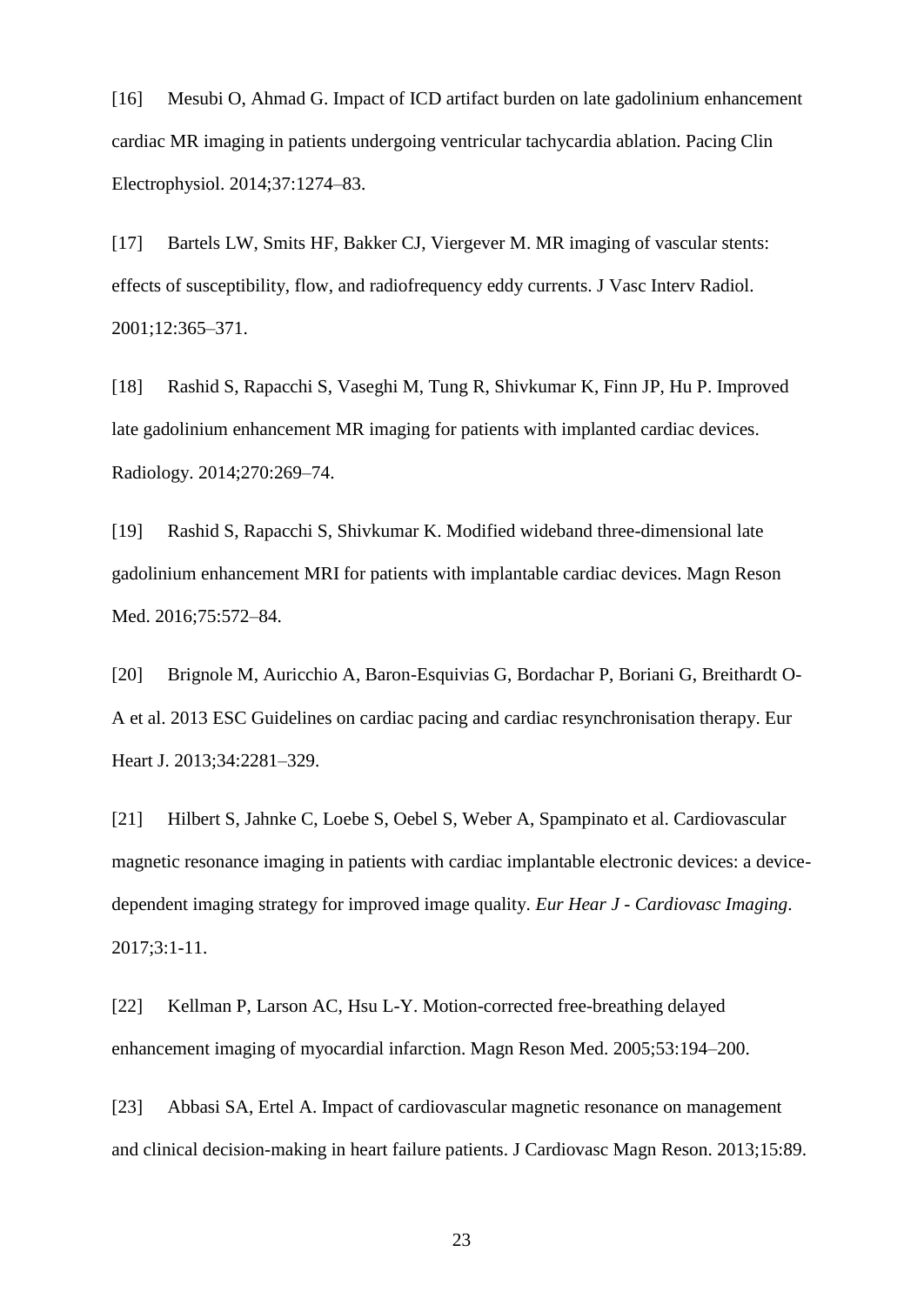[24] Indik JH, Gimbel JR, Abe H, Teixeira R, Green U, Clarke G et al. 2017 HRS expert consensus statement on magnetic resonance imaging and radiation exposure in patients with cardiovascular implantable electronic devices. Heart Rhythm. 2017;14:e99-e151.

[25] Nazarian S, Roguin A, Zviman MM, Lardo A. Clinical utility and safety of a protocol for noncardiac and cardiac magnetic resonance imaging of patients with permanent pacemakers and implantable-cardioverter defibrillators. Circulation. 2006;114:1277–1284.

[26] Bruder O, Wagner A, Lombardi M, Schwitter J, van Rossum A, Mahrholdt H. The EuroCMR registry. J Cardiovasc Magn Reson. 2013;15:9.

[27] Raphael CE, Vassiliou V, Alpendurada F, Prasad SK, Pennell DJ, Mohiaddin RH. Clinical value of cardiovascular magnetic resonance in patients with MR-conditional pacemakers. Eur Heart J Cardiovasc Imaging. 2015;13:57–57.

[28] Samar H, Yamrozik JA, Williams RB, et al. Diagnostic Value of MRI in PatientsWith Implanted Pacemakers and Implantable Cardioverter-Defibrillators Across a Cross

Population. JACC Clin Electrophysiol. 2017;3(9):991-1002.

[29] Hilbert S, Weber A, Nehrke K,Bornert P, Schnackenburg B, Oebel S . Artefact-free late gadolinium enhancement imaging in patients with implanted cardiac devices using a modified broadband sequence : current strategies and results from a real-world patient cohort. 2018;2:1-7.

[30] Kellman P, Arai AE, McVeigh ER, Aletras AH. Phase-sensitive inversion recoveryfor detecting myocardial infarction using gadolinium-delayed hyperenhancement. Magn Reson Med. 2002;47:372–83.

[31] Do DH, Eyvazian V, Bayoneta AJ, Hu P, Finn K, Boyle N. Cardiac magnetic resonance imaging using wideband sequences in patients with nonconditional cardiac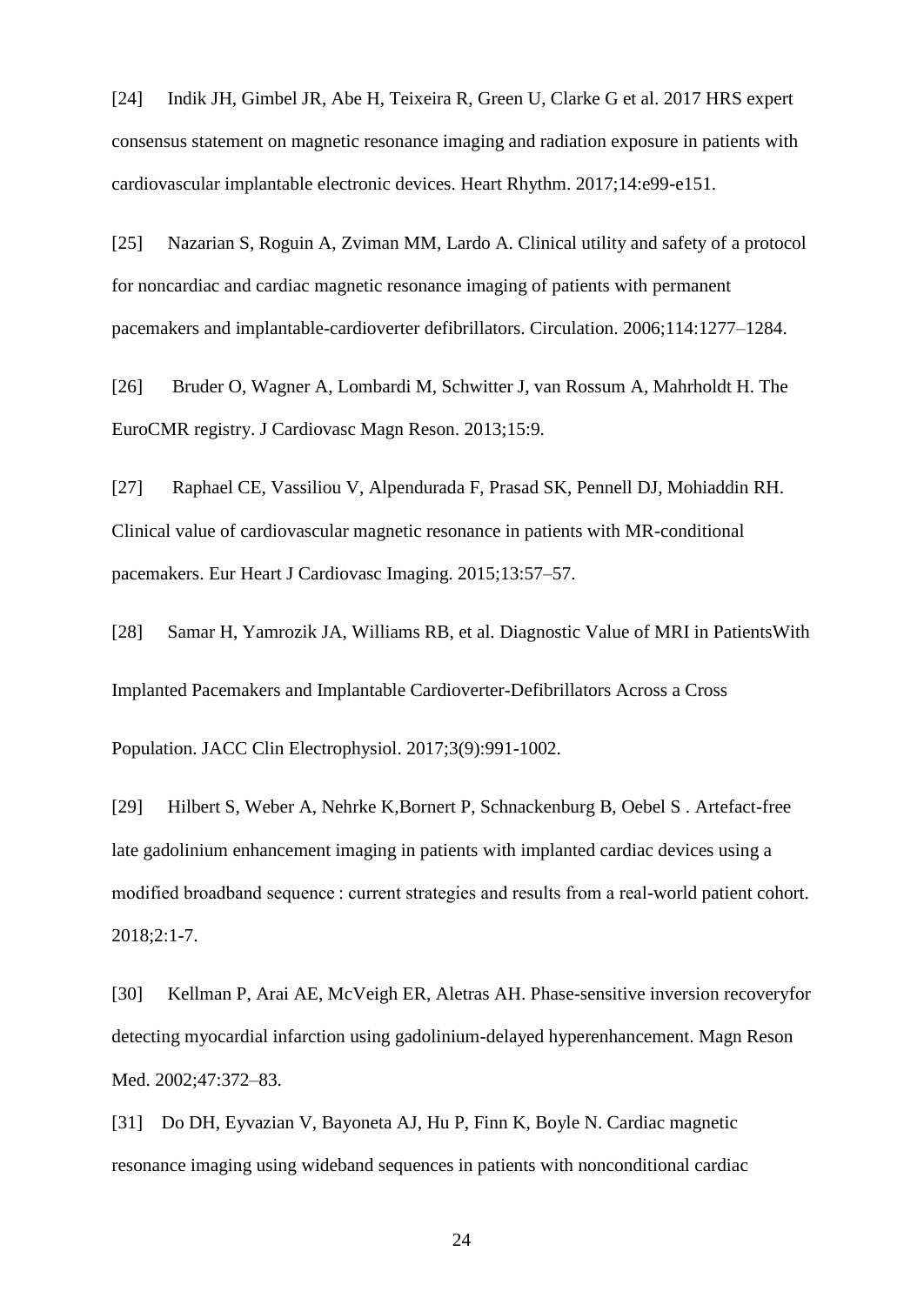implanted electronic devices. Hear Rhythm. 2018;15(2):218-225.

[32] Sabzevari K, Oldman J, Herrey AS, Moon JC, Kydd AC, Manisty C. Provision of magnetic resonance imaging for patients with "MR-conditional" cardiac implantable electronic devices: An unmet clinical need. Europace. 2017;19:425–431.

[33] Bertelsen L, Petersen HH, Philbert BT, Svendsen JH, Thomsen C, Vejlstrup N. Safety of magnetic resonance scanning without monitoring of patients with pacemakers. Europace. 2017;5:818-823.

[34] Savouré A, Mechulan A, Burban M, Olivier A, Lazarus A. The Kora Pacemaker is Safe and Effective for Magnetic Resonance Imaging. Clin Med Insights Cardiol. 2015;9:85– 90.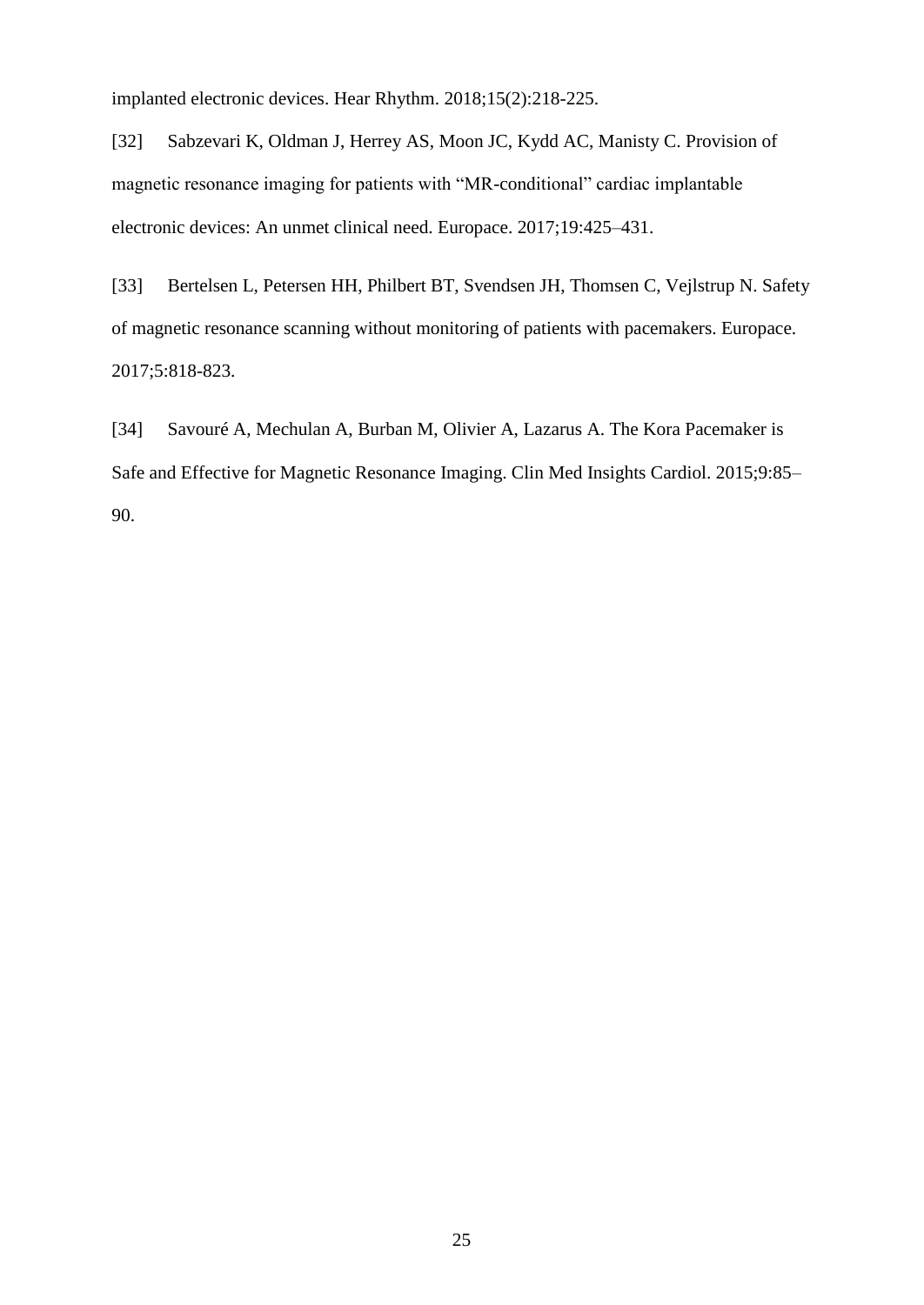# **Table 1 Baseline Characteristics.**

| <b>Patient Characteristics</b>  |                |          |  |  |  |
|---------------------------------|----------------|----------|--|--|--|
| N                               | 133            |          |  |  |  |
| Age/years                       | $56 \pm 19$    |          |  |  |  |
| Male                            |                | 92 (69%) |  |  |  |
| <b>Atrial Fibrillation</b>      |                | 19 (14%) |  |  |  |
| LV ejection fraction/%          |                | $50+17$  |  |  |  |
| Hospitalized inpatient          |                | 24 (18%) |  |  |  |
| <b>CMR</b> Indication           |                |          |  |  |  |
| N                               | 136            |          |  |  |  |
| <b>Suspected Cardiomyopathy</b> | 47             | (35%)    |  |  |  |
| Cardiomyopathy follow up        | 11             | $(8\%)$  |  |  |  |
| Isolated complete heart block   | 5              | $(4\%)$  |  |  |  |
| Ejection fraction assessment    | $\mathfrak{Z}$ | (2%)     |  |  |  |
| Infiltrative disease            | 5              | (4%)     |  |  |  |
| Ischaemia/Viability             | 15             | $(11\%)$ |  |  |  |
| Myocarditis                     | 10             | (7%)     |  |  |  |
| <b>Mass</b>                     | 1              | $(1\%)$  |  |  |  |
| Out of hospital VF arrest       | 5              | $(4\%)$  |  |  |  |
| Pericardial disease             | 3              | (2%)     |  |  |  |
| Substrate for arrhythmia        | 27             | (20%)    |  |  |  |
| Thrombus                        | 4              | (3%)     |  |  |  |
| <b>Device Type</b>              |                |          |  |  |  |
| $CRT-D*$                        | 16             | (12%)    |  |  |  |
| EVAR †                          | 1              | $(1\%)$  |  |  |  |
| <b>ILR</b>                      | 30             | (22%)    |  |  |  |
| ICD ‡                           | 36             | (27%)    |  |  |  |
| PPM §                           |                | 54 (40%) |  |  |  |
| <b>Other device details</b>     |                |          |  |  |  |
| Non-MRI conditional             | 45             | (42%)    |  |  |  |
| Pacing-dependent                |                | 35 (33%) |  |  |  |
| Right-sided                     | 6              | (6%)     |  |  |  |
| <b>Device Manufacturer</b>      |                |          |  |  |  |
| <b>Boston Scientific</b>        | 35             | (26%)    |  |  |  |
| <b>Biotronik</b>                | 17             | (13%)    |  |  |  |
| Medtronic                       | 67             | (49%)    |  |  |  |
| St Jude Medical (Abbott)        | 17             | (13%)    |  |  |  |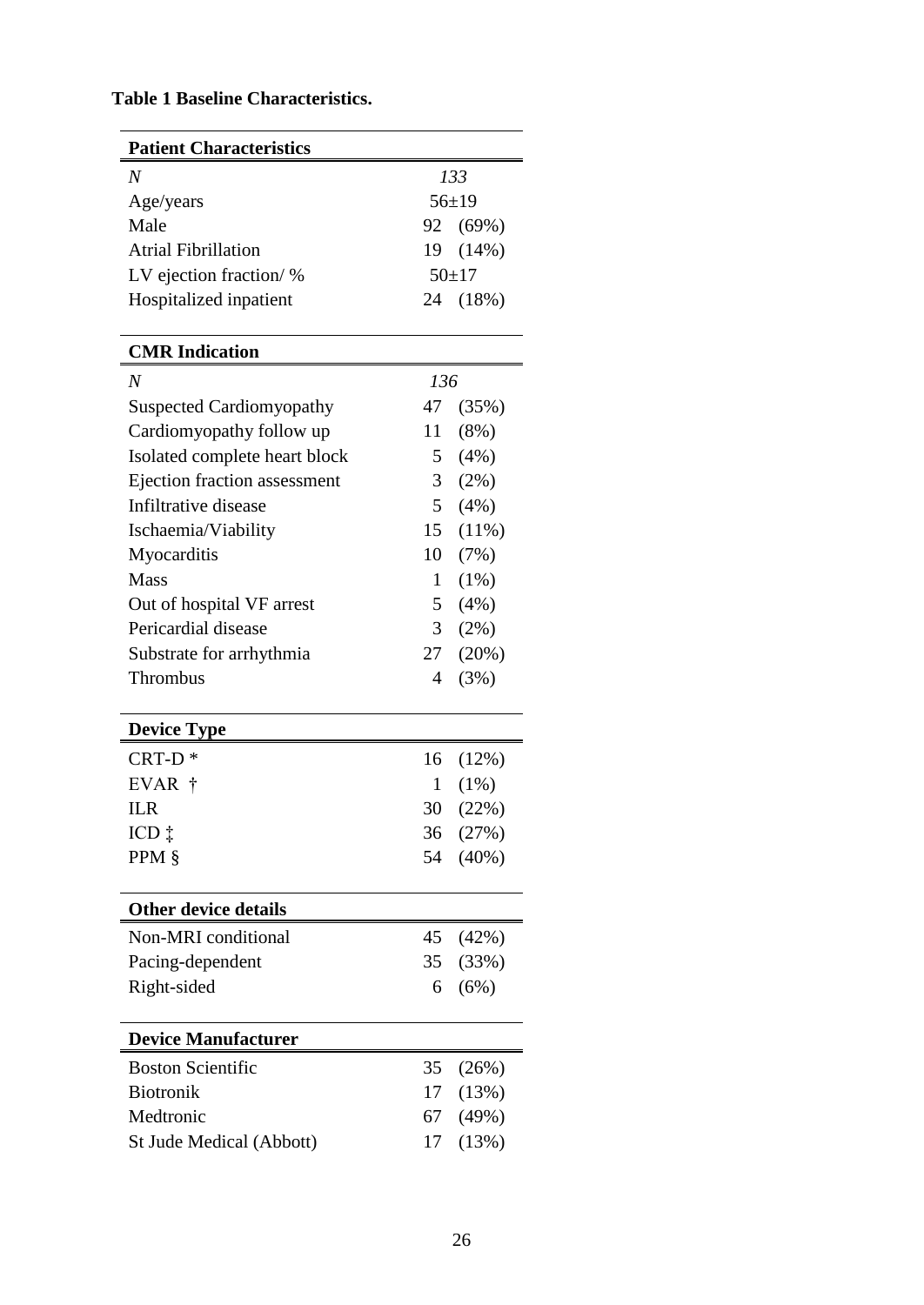**Table 1 Baseline Characteristics.** Normally distributed variables described as mean and standard deviation. Categorical variables expressed as absolute numbers and percentages. \* 1 patient had an upgrade from ICD to CRT-D between two scans. † 1 patient had an CRT-D and EVAR in situ ‡ includes one subcutaneous defibrillator § includes three CRT pacemakers. Three patients were scanned on two occasions.

*PPM=permanent pacemaker; CRT-D= Cardiac resynchronization therapy defibrillator; EVAR= Endovascular aortic repair stent graft; ILR= Implantable loop recorder; ICD= Implantable cardioverter defibrillator; PPM= permanent pacemaker*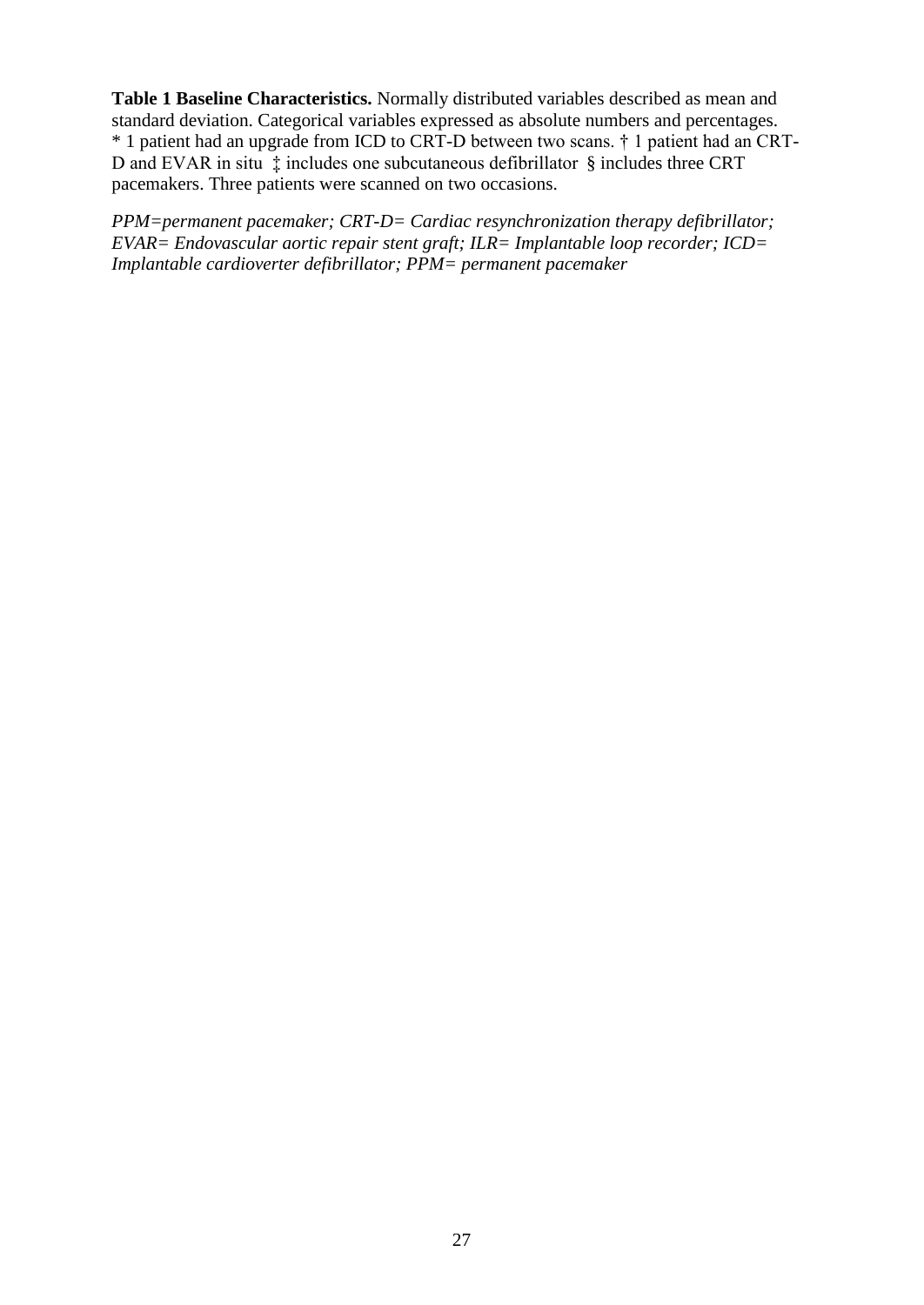|                                                        | <b>Total</b>   |          |                | <b>ILR</b> |                | <b>PPM</b><br><b>ICD</b> |                |          | <b>CRT-D</b> |         |
|--------------------------------------------------------|----------------|----------|----------------|------------|----------------|--------------------------|----------------|----------|--------------|---------|
| Ventricular arrhythmia                                 |                |          |                |            |                |                          |                |          |              |         |
| Guided ablation and substrate mapping                  | 26             | (19%)    |                |            |                |                          | 13             | (43%)    | 13           | (36%)   |
| Change in ablation approach                            | 9              | (7%)     |                |            |                |                          |                | (23%)    | 2            | (6%)    |
| Thrombus detection pre VT ablation                     | 6              | (4%)     |                |            |                |                          | 5              | (17%)    |              | (3%)    |
| Thrombus exclusion pre VT ablation                     |                | $(1\%)$  |                |            |                |                          |                | (3%)     |              |         |
| Unsuspected infarction in non-ischemic cardiomyopathy  | 5              | (4%)     |                |            |                |                          | 2              | (7%)     | 3            | $(8\%)$ |
| Device management                                      |                |          |                |            |                |                          |                |          |              |         |
| Prompted ICD upgrade or device revision                | 5              | (4%)     |                |            | 5              | $(9\%)$                  |                |          |              |         |
| Avoided ICD implantation                               | 3              | $(2\%)$  | 2              | (7%)       |                | (2%)                     |                |          |              |         |
| <b>Ischemic heart disease</b>                          |                |          |                |            |                |                          |                |          |              |         |
| Investigation of chest pain - prompted angiography/PCI | 2              | $(1\%)$  |                | (3%)       |                | $(2\%)$                  |                |          |              |         |
| Investigation of chest pain - avoided angiography/PCI  | 14             | $(10\%)$ | 3              | $(10\%)$   | 6              | $(11\%)$                 | 5 <sup>5</sup> | (17%)    |              |         |
| Led to CABG $(+/-$ aortic valve replacement)           | 2              | $(1\%)$  |                | (3%)       |                | (2%)                     |                |          |              |         |
| Change in antiplatelet agents                          | 13             | $(10\%)$ | $\overline{2}$ | (7%)       | 3              | (6%)                     | 5              | (17%)    | 3            | $(8\%)$ |
| Change in anticoagulation                              | 6              | (4%)     |                |            |                |                          | 6              | (20%)    |              |         |
| <b>Heart failure</b>                                   |                |          |                |            |                |                          |                |          |              |         |
| Change in heart failure medication                     | 7              | (5%)     | 3              | $(10\%)$   | 2              | (4%)                     | $\overline{2}$ | (7%)     |              |         |
| Change in iron chelation therapy                       | $\overline{2}$ | $(1\%)$  |                |            | $\overline{2}$ | (4%)                     |                |          |              |         |
| Cardiomyopathy                                         |                |          |                |            |                |                          |                |          |              |         |
| Genetic testing/family screening                       | 8              | (6%)     |                | (3%)       | 4              | (7%)                     | 2              | (7%)     |              | (3%)    |
| Immunosuppression for inflammatory cardiomyopathy      | 6              | (4%)     |                |            | 3              | (6%)                     | 3              | $(10\%)$ |              |         |
| Prompted endomyocardial biopsy                         |                | $(1\%)$  |                |            |                | $(2\%)$                  |                |          |              |         |
| Avoided endomyocardial biopsy                          | $\overline{2}$ | $(1\%)$  |                | (3%)       |                |                          |                | (3%)     |              |         |
| Discharge from hospital admission                      |                | (5%)     |                | (3%)       |                | (4%)                     | 3              | $(10\%)$ |              | (3%)    |
| Discharge from specialist clinic                       | 23             | (17%)    | 11             | (37%)      | 12             | (22%)                    |                |          |              |         |

**Table 2 Changes to clinical management by cardiac implantable electronic device.**

**Table 2 Changes to clinical management by cardiac implantable electronic device.** Data expressed as absolute numbers with percentages in parentheses. Percentages add up to greater than 100% as 19 patients had more than one aspect of management changed. CABG= coronary artery bypass graft; CRT-D= Cardiac resynchronization therapy defibrillator; ILR= Implantable loop recorder; ICD= Implantable cardioverter defibrillator; PCI= percutaneous coronary intervention; PPM= permanent pacemaker; VT= ventricular tachycardia.